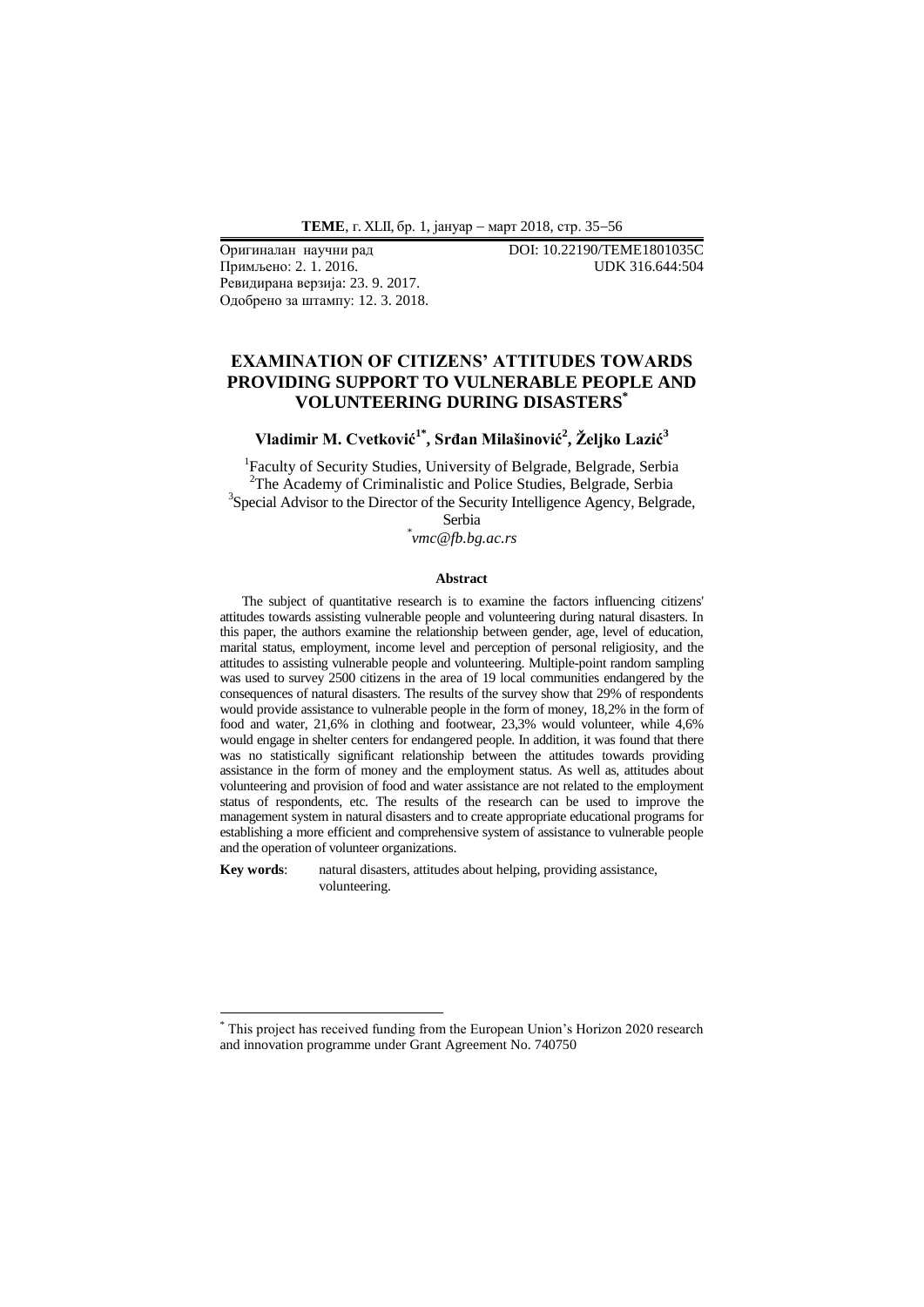# **ИСПИТИВАЊЕ СТАВОВА ГРАЂАНА О ПРУЖАЊУ ПОМОЋИ УГРОЖЕНИМ ЉУДИМА И ВОЛОНТИРАЊУ ЗА ВРЕМЕ КАТАСТРОФА**

#### **Апстракт**

Предмет овог квантитативног истраживања представља испитивање фактора који утичу на формирање ставова грађана о пружању помоћи угроженим људима и волонтирању за време природних катастрофа. У раду аутори испитују повезаност пола, година старости, нивоа образовања, брачног статуса, запослености, висине прихода и перцепције личне религиозности са ставовима о пружању помоћи угроженим људима и волонтирању. Вишеетапним случајним узорковањем анкетирано је 2500 грађана на подручју 19 локалних заједница угрожених последицама природних катастрофа. Резултати истраживања показују да би 29% испитаника пружило помоћ угроженим људима у виду новца, 18,2% у виду хране и воде, 21,6% у виду одеће и обуће, 23,3% би волонтирало, док би се 4,6% ангажовало у центрима за пријем угрожених људи. Поред тога, утврђено је да не постоји статистички значајна повезаност ставова о пружању помоћи у виду новца са статусом запослености. Такође, ставови о волонтерству и пружању помоћи у виду хране и воде нису повезани са статусом запослености испитаника итд. Резултати истраживања могу бити искоришћени за унапређење система управљања у природним катастрофама и стварање одговарајућих образовних програма за успостављање ефикаснијег и свеобухватнијег система пружања помоћи угроженим људима и рада волонтерских организација.

**Кључне речи**: природне катастрофе, ставови о помагању, пружање помоћи, волонтирање.

### *INTRODUCTION*

In the case of natural disasters, the initial response comes from first responders and as necessary from the relevant local authorities and possible volunteer organizations (Helsloot & Ruitenberg, 2004; Mileti, 1999; Tierney, Lindell, & Perry, 2002; Tobin & Montz, 2004: 13). Volunteer activity in such situations is crucial, bearing in mind that most survivors are saved in the first 48 hours. Oloruntoba (2005) notes that without good strategic planning, where volunteers should be sent, how to organize, monitor and direct them, they can become a serious obstacle to the successful functioning of disaster management. American sociologist Stoddards used for the first time the term volunteer in his study on volunteers. He also emphasizes the difference between volunteers who are situational (coming to the scene and wanting to help) and those who have been trained (who have undergone appropriate training and possess certain equipment) (Britton, 1991; Stoddard, 1969: 188). Smith (1994) points out that volunteering involves a contribution that an individual gives without any coercion or compensation in order to make public benefit. It can also be viewed as a form of prosocial behavior that involves cooperation, help, sharing with others, giving, various forms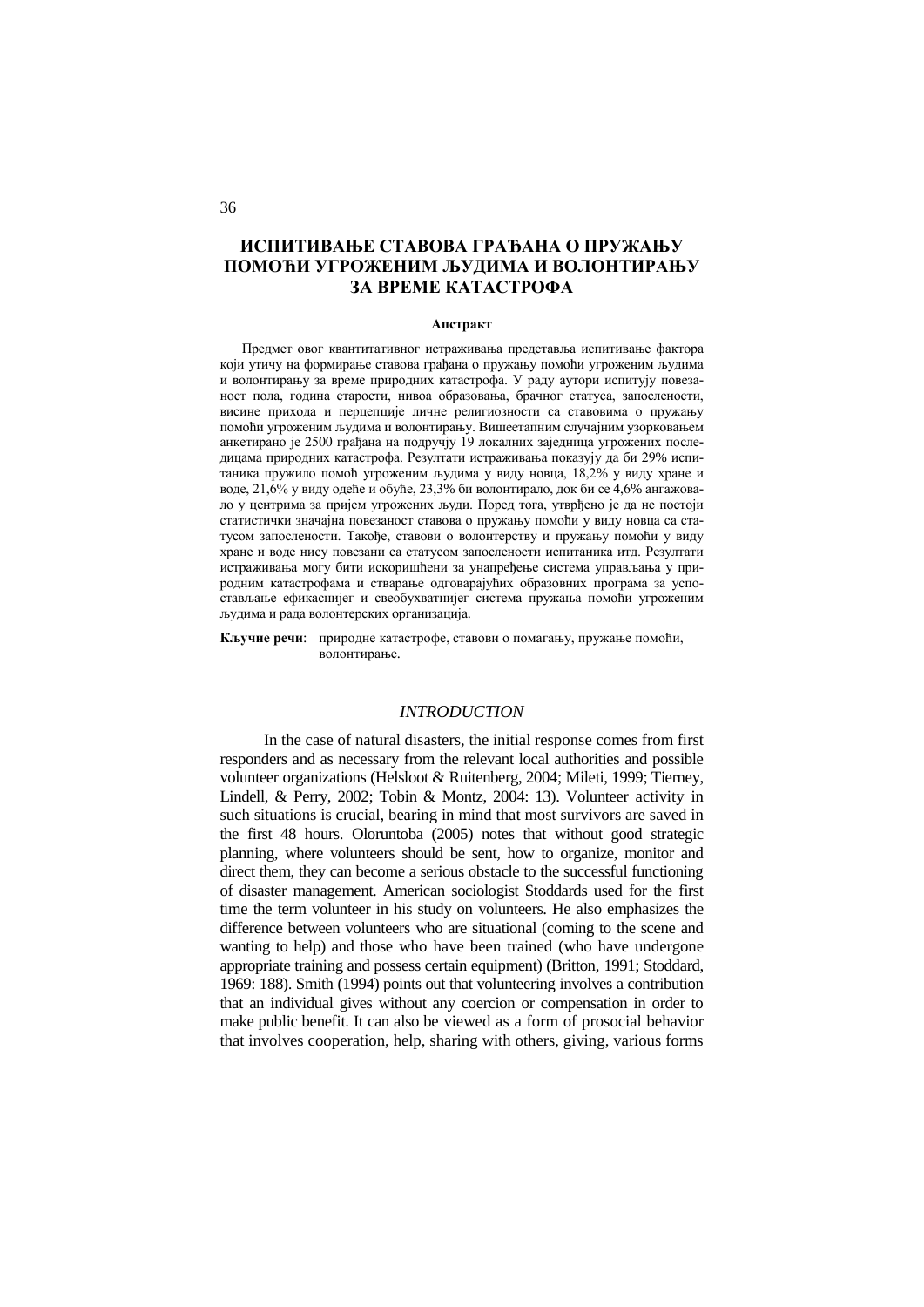of psychosocial help, and so on (Brebrić, 2008; Trbojević, Otašević, & Mitrović, 2015: 228).

When it comes to motives for providing assistance, it has been found that its various forms are conditioned by various motives (Houle, Sagarin, & Kaplan, 2005; Otašević, Trbojević & Mitrović, 2015; Gazley & Brudney, 2005; Cvetković et al., 2015, Cvetković, 2016). Brand et al. (2008) identify three types of volunteer motivation: material benefits, gaining information; solidary benefits, group membership, social status, personal recognition; and purposive benefits, meeting organization goals. Whereby, there is egoistic (achieving one's own well-being) and altruistic motivations (welfare of others) for providing help. Also, positive correlation of empathy and volunteerism was confirmed (Gill & Andreychik, 2009; Miller, Eisenberg, Fabes, & Shell, 1996). Providing help is conditioned by social order, personal characteristics, attitudes and situational variables. High education (Cvetković, et al., 2016) and high household incomes are some of the most important predictors of volunteering, while sex and employment status are also positively correlated (Okun, 1993). Citizens are motivated to help due to altruistic and humanitarian attitudes, desire to better understand the situation and to raise the level of reputation and integration into the community (Clary, Snyder, & Stukas, 1996; Omoto & Snyder, 2002). On the other hand, Florin et al. (1986) note that citizens who live in their own proprietary facilities, the elderly, who have a longer residence and married ones, are more interested in volunteering (Florin, Jones, & Wandersman, 1986; Dolnicar & Randle, 2007). Such results can be explained by the existence of a sense of association with the community, feeling of having a home, etc. In Serbia, a high percentage of people declare themselves as a believer and practice traditional religious rituals such as baptism, celebration of patron saint and religious burial. According to official data, the dominant religion is Christianity, that is, Orthodoxy. According to the latest 2011 census, Orthodox believers make up about 85% of the population of Serbia (Statistical Office of the Republic of Serbia). Bigović and Bone (2011) show that a very high percentage of the population is declared as believers (93%), and that this percentage is somewhat higher among members of ethnic and religious minorities than among members of the majority population. It has been found that there is a correlation between the intensity of religious beliefs and traditional values, which can also be reflected in helping affected people in natural disasters. Kuburić (1999: 77) notes that religiosity can be defined as a subjective system of attitudes and a system of internal permanent dispositions that includes beliefs, knowledge, feelings and behavior. Marc and John (2008) found that just over half of Americans who attend church every or nearly every week have been engaged in volunteer work in the past twelve months. Religious people are more likely to volunteer even for secular causes (Son & Wilson, 2012).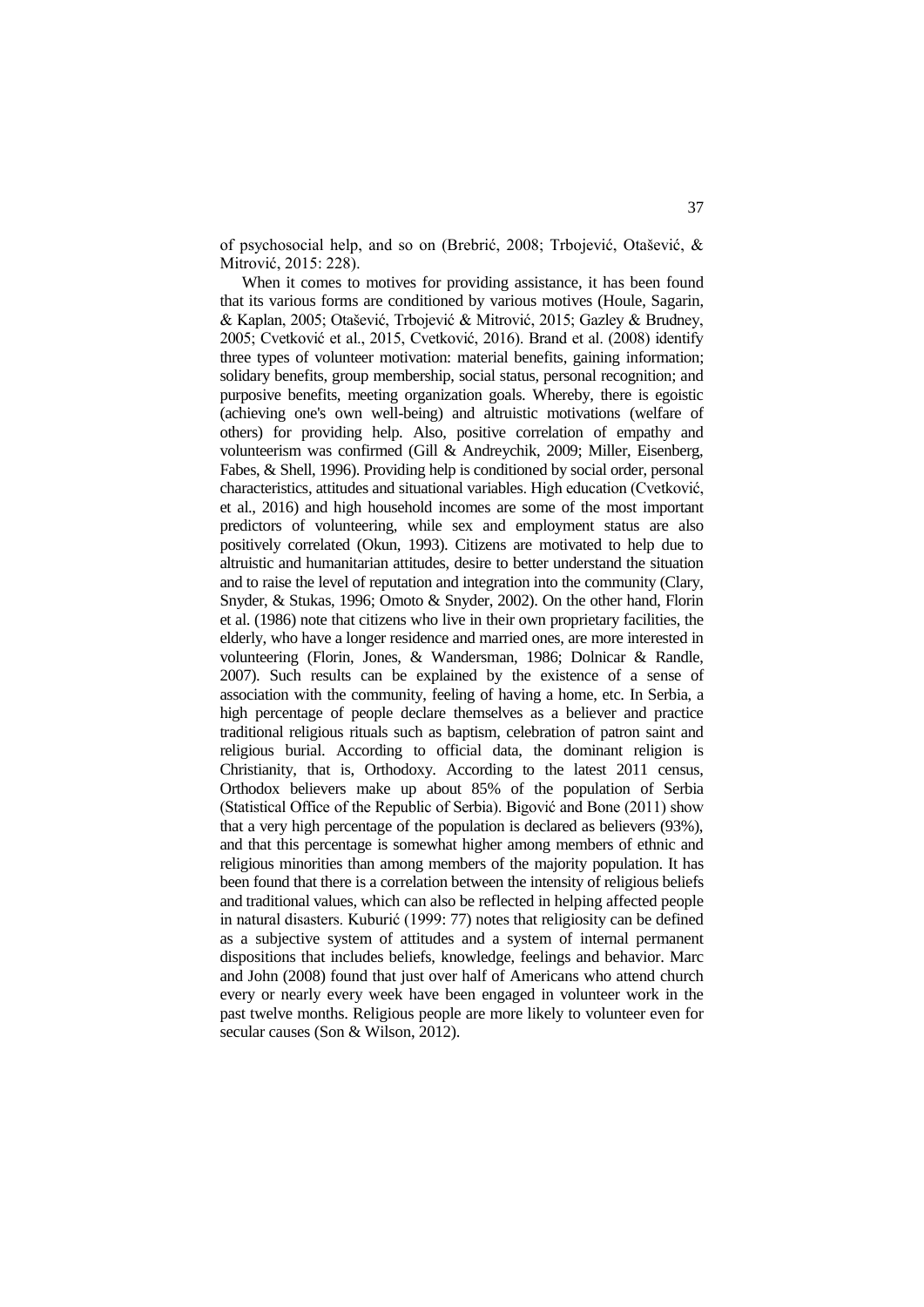Barriers to helping affected people by natural disasters are a very topical issue. Sundeen, Raskoff, and Garcia (2007) said that for public agencies, these are very important questions: who tends not to volunteer, why they do not volunteer, and whether significant socioeconomic status differences exist among them in their stated reasons for not participating. Johnson (2004) found that most important barriers to volunteering are time constraints, lack of benefits, and inadequate volunteer management. Points of Light Foundation (2000) found the following volunteering barriers: lack of time or financial resources, child care, transportation; low self-esteem or confidence in skills; negative perceptions of volunteering or of external volunteer organizations and cultural or language barriers. The results of one of the national studies show that the most common reason for not providing help is believing and expectation that first responders will help vulnerable people, as a result of divided responsibility. The following reasons are also highlighted: I do not have enough time to take such measures; I do not want to think about it; Too expensive; I think that taking such measures will not change anything; I do not think I am capable of such a thing (FEMA, 2009).

### *LITERARY REVIEW*

Many researchers examine determinants of prosocial behaviors such as giving money, food and water, clothing and footwear, as well as the statistical numbers and percentage of people who would engage in helping behaviors (Musick, Rose, Dury, & Rose, 2015; Taniguchi & Marshall, 2014). One survey conducted in the United States showed that 23% of respondents would engage in providing help to vulnerable people, 34% would volunteer, and 22% would provide assistance to first responders if needed (FEMA, 2009: 12). Werritty et al. (2007) point out that citizens most often receive various forms of help by neighbors (55.8%), family members (53.3), friends (27.9%), local church (7%), while 10% of respondents said they did not get any help.

Providing help to affected people by natural disasters can be under the influence of various personal and environmental factors. For these reasons, the authors have chosen to examine the effects of gender, age, level of education, marital status, employment status, income levels and perceptions of personal religiousness on helping vulnerable people as relevant sociodemographic factors that can have an effect on ones attidue about helping behaviors. When it comes to effects of gender, Hackl, Halla, and Pruckner (2007) found that women and people living in a relationship are less likely to offer voluntary work and this could be explained by child care responsibilities and a higher engagement in informal help. The results of one national survey show that men have shown a greater degree of selfconfidence in their ability to respond in the first five minutes after the disaster and, to a higher degree, are prepared to respond, and have shown greater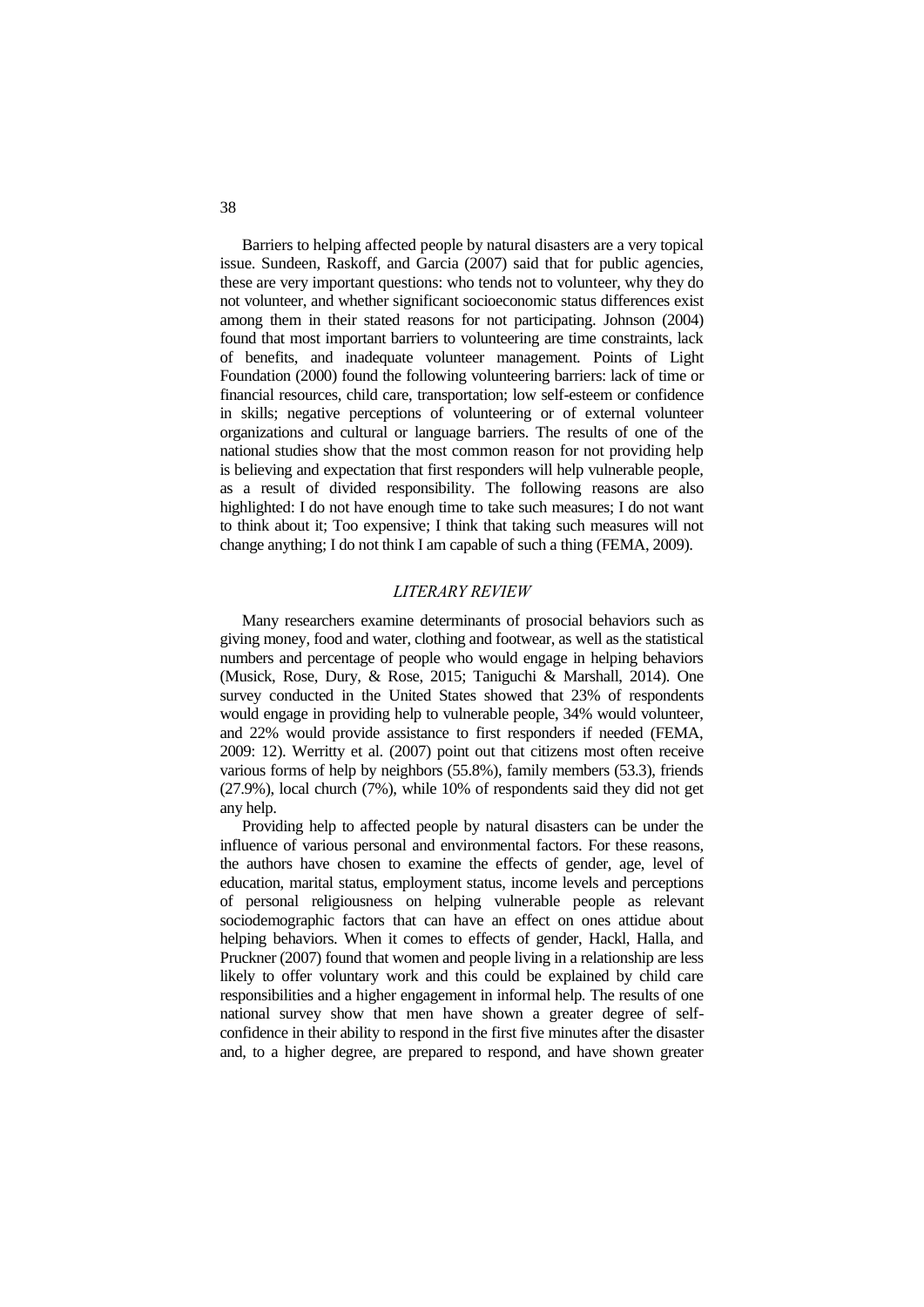interest in volunteer activities (FEMA, 2009). Taniguchi (2006) noted that gender differences are significant because of their implications not only for the supply of volunteers but also for women's opportunities to get involved in local community. Many research found that women volunteer more than men (Brooks & Lewis, 2001). The results of some surveys show that men are more interested in helping vulnerable people (Curtis, Grabb, & Baer, 1992). On the other hand, there are also studies that confirm the greater interest of women (Ledić, 2007). Shelly & Polonsky (2002) found that the motivation for volunteering did not differ by gender or age. Weaker correlation and inconsistent results were found with the level of religiousness of citizens (Berger, 2006). It can be assumed that men due to divaded social roles help more on the spot, while women help more in activities that involve contact with victims.

Observing influences of age on helping, researchers have found that there is a positive correlation, and that the most commonly involved are citizens aged 34 to 55 (Hodgkinson, 1986; Komp et al., 2012; Greenfield & Marks, 2004). It was also found that younger people volunteered less often, and older ones more often (Ledić, 2007). Meier (2006) found that motives for volunteering change over time as people get older they conceive volunteering as investment in their mental and physical health. The survey in the United States found that citizens aged 18 to 54 would most prefer to volunteer in relation to citizens over 55 (56%). In addition, citizens aged between 35 and 54 would be more likely to engage than citizens aged 18 to 34 (FEMA, 2009). Okun and Schultz (2003) found that rate of volunteering decreased with age (35-44 years - 67%; 75 years and older - 43%). On the other side, Willigen (2000) found that volunteering has a high effect on the life satisfaction of older citizens than younger ones. Also, a strong and consistent relationship between the provision of assistance to vulnerable people and the level of education has been found (McPherson & Rotolo, 1996). Sundeen (1992) points out in the results of his research that citizens with a higher level of education are more interested in providing help. It can be said that they have more positive attitudes about volunteering compared to citizens with lower levels of education (Ledić, 2007; Cvetković et al., 2015).

The results of previous studies show that married people more often provide help than citizens who are single (Hodgkinson, 1986; Palisi & Korn, 1989). In contrast, there are also studies that found that divorced citizens are more interested in providing help than married citizens (Ortega & Allen, 1986). Rossi (1990) found that married people may be more interesting in volunteer because the institution of marriage is accompanied by social expectations, they are active in the community and local organizations. Rotolo (2000) found that married people are more likely to participate in voluntary organizations and do volunteer work.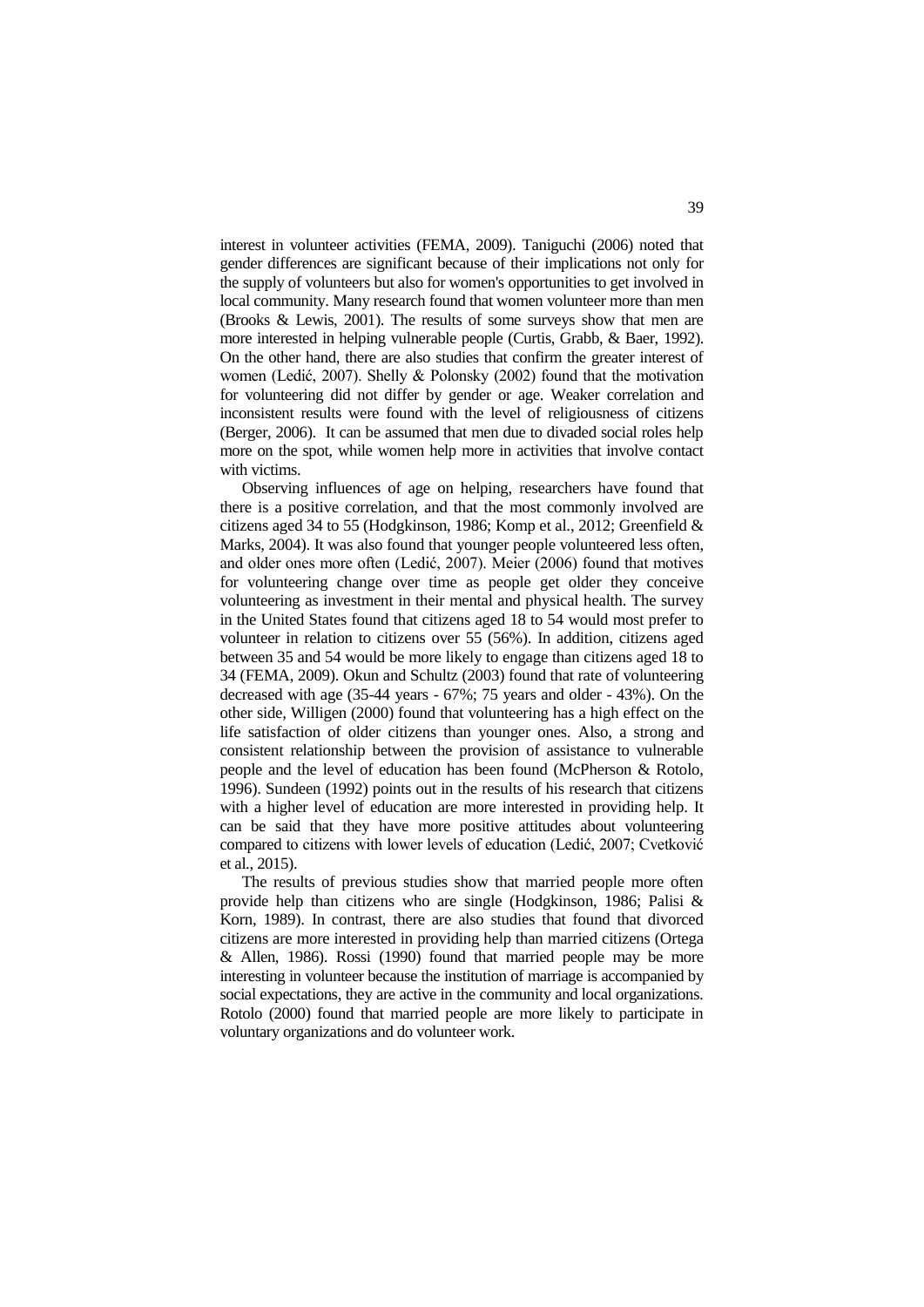Son and Wilson (2012) note that the most consistent finding is that volunteers are more highly educated and more religious. Wilson (2000) confirms an insignificant influence of education on informal volunteering. Brown and Ferris (2007) found that education has a positive effect on various forms of volunteering such as unpaid political campaign work. Smith (1994) found that people who are college educated, middle-aged, white, middle class are more likely to volunteer than those who are not. Also, he found that volunteer participation increases with the number of children under 18 or even under fifteen in the household under 18 or even under fifteen. Curtis et al. (1992) found there is more participation in voluntary associations in smaller, rural communities.

The provision of assistance is also significantly influenced by the employment status (Curtis, Grabb, & Baer, 1992) and income level (Smith, 1994). When it comes to relationship between employment status and helping vulnerable people, there are inconsistencies in results. Namely, certain studies have found that employed citizens prefer volunteering (Edwards, Edwards, & Watts, 1984), while others have found that employment status does not affect the frequency of volunteering (Ledić, 2007). Hodgkinson et al. (1992) found that part-time workers participate more than either employed or unemployed persons. On the other side Curtis, Grabb, and Baer (1992) found that full-time-employed people are more likely to be volunteers. It can be assumed that citizens who are part time workers have more free time to devote themselves to volunteering, and on the other hand, citizens who are full-time-workers are involved in social activities. Rossi (2001) found that the number of hours of employment is quite commonly considered as a factor for volunteering. Besides that, Becker and Hofmeister (2000) found that the hours of employment have little effect on the hours of volunteering. In addition to the status of employment, some studies have found that citizens with higher incomes are more motivated to provide help (Auslander & Litwin, 1988). Richer citizens volunteer much more often because they are expected to be more productive than low income citizens (Buckley & Croson, 2006). Schady (2001) found a positive correlation between income and volunteering.

#### *METHODS*

The subject of quantitative research is to examine the factors influencing citizens' attitudes to assisting vulnerable people and volunteering during natural disasters. In doing so, the authors decided to examine the relationship of certain personal and environmental factors such as gender, age, level of education, marital status, employment, income level and perceptions of personal religiosity, and the attitudes to assisting vulnerable people and volunteering during natural disasters. The aim of the conducted research is reflected in the scientific description, that is, the systematization of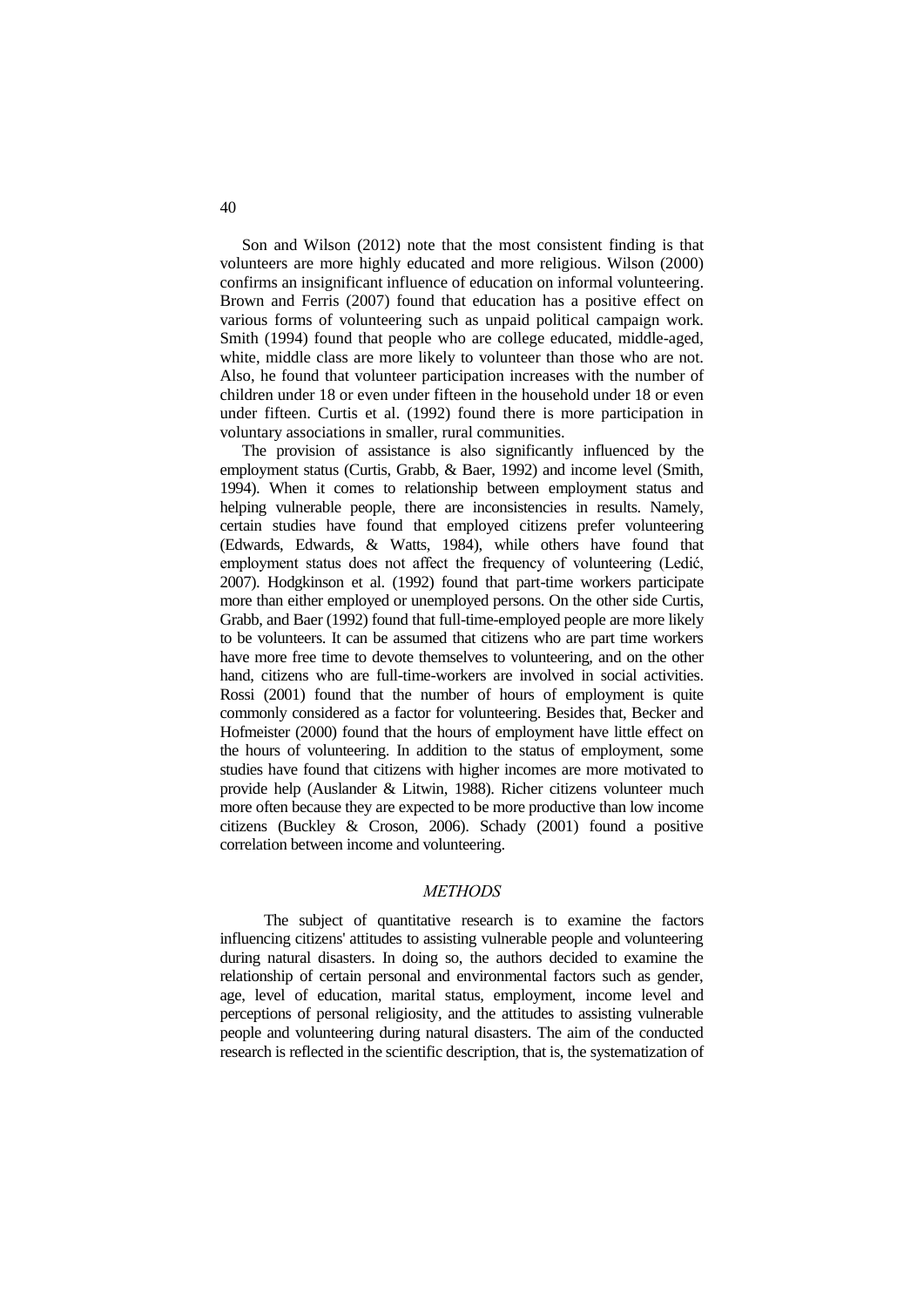existing knowledge on providing assistance to vulnerable people and volunteering during natural disasters, improving the existing empirical structure, comparing the results achieved with the results of previous research, and conceiving future research on this topic. The survey questionnaire used in the research process contained general and special parts. In the general part, the respondents were asked questions about their demographic and socio-economic characteristics. The special part of the questionnaire contained the following questions:

- Would you pay money to some of accounts for helping the flood victims?
- Would you provide help in the form of food and water to vulnerable people?
- Would you provide help in the form of clothing and footwear to vulnerable people?
- Would you engage in providing assistance to victims of flooding in the field (rescue, evacuation, first aid, food and water delivery, etc.)?
- Would you engage in protecting material goods from flooding in the field (loading sandbags, building dams, etc.)?
- Would you as a volunteer participate in the elimination of flood consequences?
- Would you engage in some of shelter centers for vulnerable people?

For the purposes of the research, using the statistical method and the method of experiential generalization, local communities in Serbia affected by the consequences of floods were stratified. This provided the stratum, that is, the population made by all adult inhabitants of the local population. From this stratum, the random sample method selected 19 out of a total of 154 in which the threat or potential threat of flooding is indicated. The survey covers the following local communities: Obrenovac (178), Šabac (140), Kruševac (180), Kragujevac (191), Sremska Mitrovica (174), Priboj (122), Batočina (80), Svilajnac (115), Lapovo 39), Paracin (147), Smederevska Palanka (205), Sečanj (97), Loznica (149), Bajina Bašta (50), Smederevo (145), Novi Sad (150), Kraljevo (141), Rekovac and Užice (147) (Figure 1).

In the subsequent sampling procedure, a multi-stage random sample was used. The first stage identified parts in the administrative seats of local communities that have been endangered by 100-year floods or potential high-water risk. The second stage identified streets or parts of streets, and the third stage identified the households in which the survey would be conducted. The number of households is in line with the number of communities. The fourth stage of sampling was related to the procedure for selecting respondents within a previously defined household. The selection of respondents was carried out by the random selection procedure of adult household members who were present at the time of the survey. The survey included a total of 2500 citizens. Prior to the survey, a pilot survey was conducted on a sample of 50 citizens from Batočina, to determine the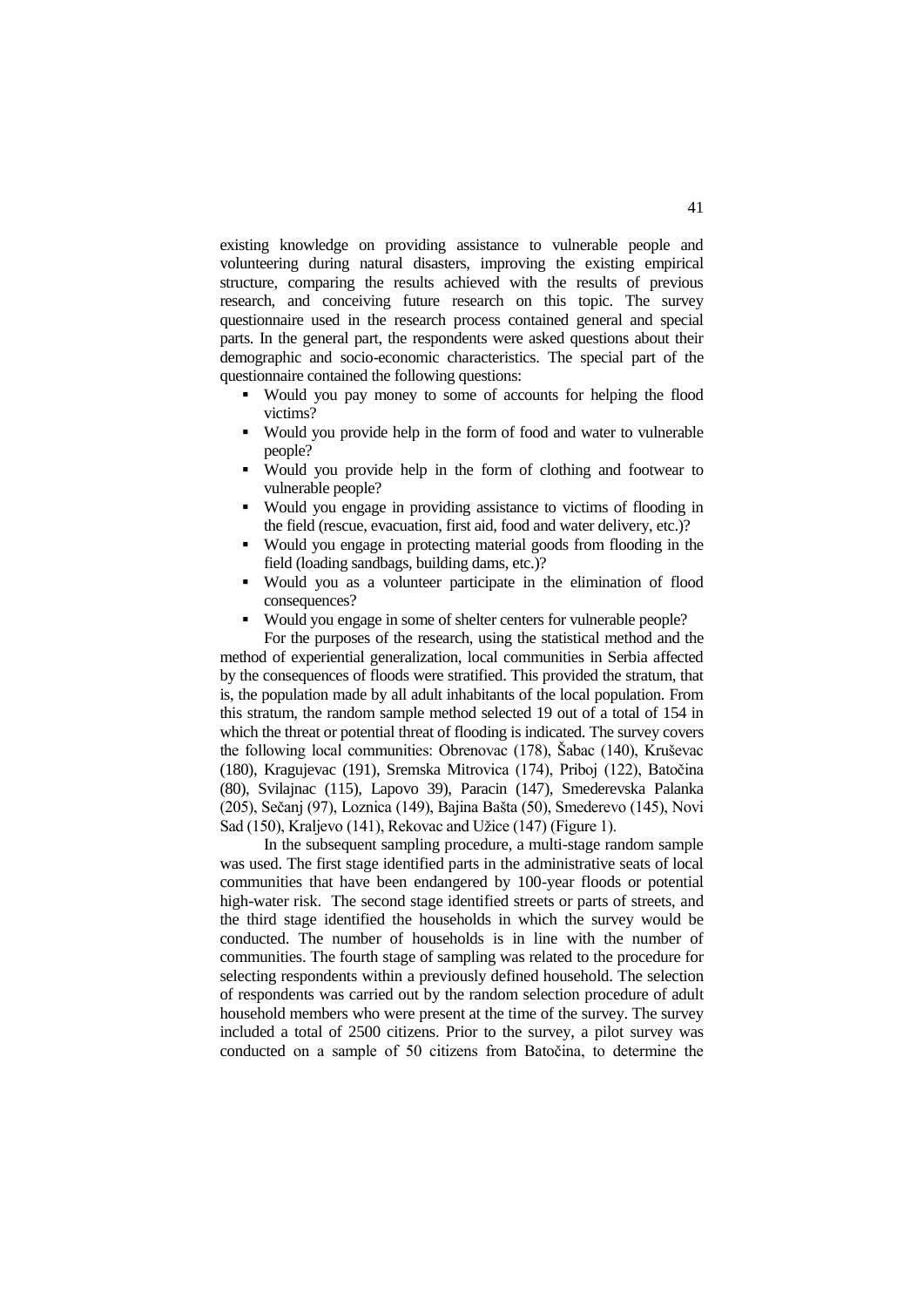validity of the instrument. The research is part of a more extensive multimethodical research on citizen preparedness for responding to natural disasters.



*Figure 1. Overview map of geospatial distribution of respondents by local communities in the Republic of Serbia. Source: authors.*

Regarding the representativeness of the sample, men are represented with 49.8%, while women make up 50.2%. Of this, there are slightly more women than men in all age groups, except from 48 to 58 years and over 68 years with more men in percentage terms. Regarding the educational structure of citizens, there is the highest number of citizens with a completed four-year secondary school, 41.3%. The smallest is the number of citizens with completed master 2.9% and doctoral studies 0.4%. There are more men with a secondary three-year school and a doctorate, compared to women, while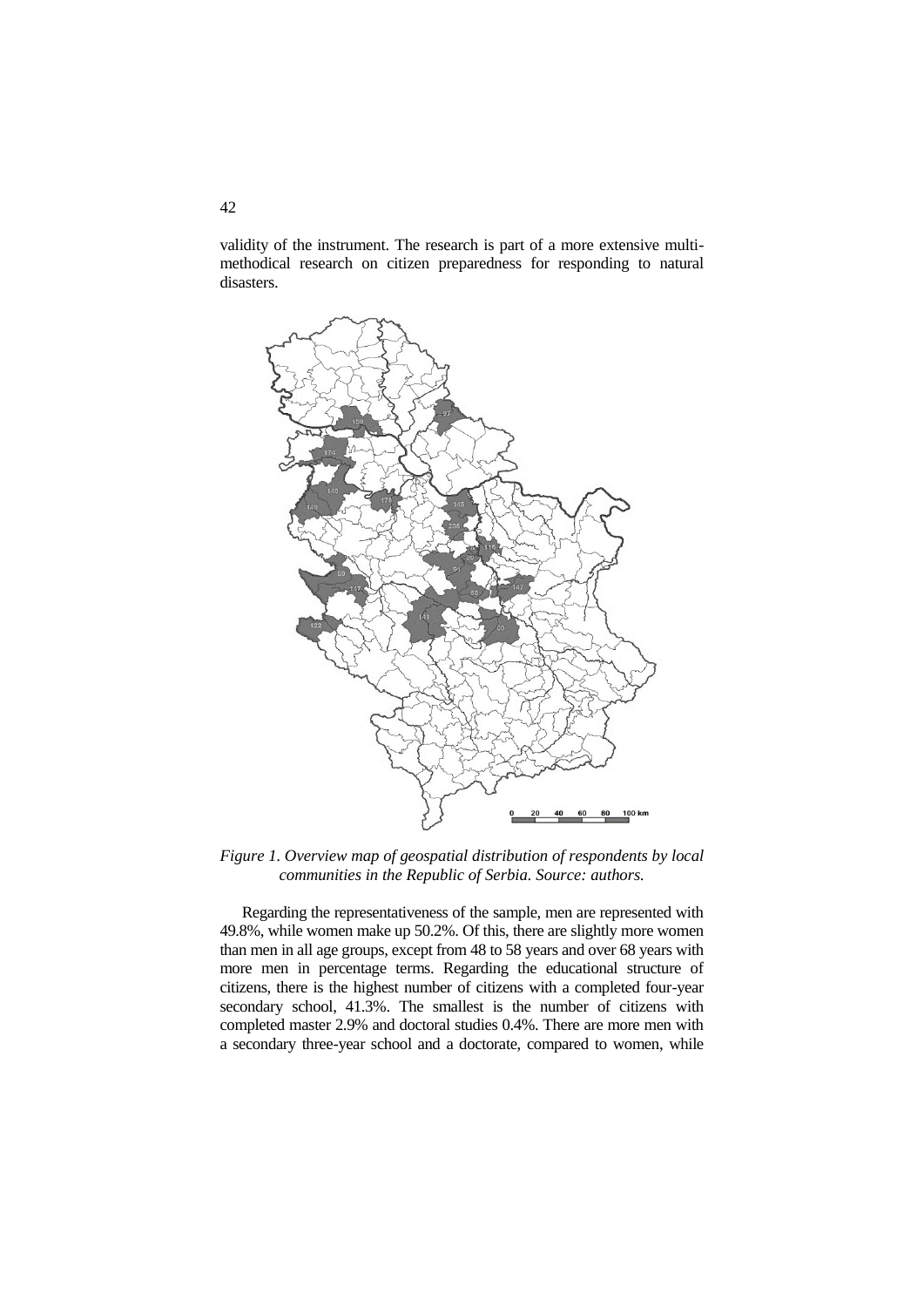there are more women with undergraduate and master studies, as well as a secondary four-year school. The age range of citizens covered by the sample is from 18 to 90 years, the mean value is 39.95 years (men  $40.9$  - SD = 14.176 and women  $38.61 - SD = 14.278$ , and the standard deviation is 14.244 years (Figure 4). In the whole sample, 54.6% are married, 3% are widowed, 18.8% are unmarried, 2.7% are engaged and 16.9% are in a relationship. Based on the results, there are many more married men than married women. In addition, there are many more unmarried men than unmarried women. The sample includes 93.36% of Orthodox Christians, 2.60% of Roman Catholics, 1.80% of Muslims, and 1.40% of atheists. On the other hand, it includes 3.1% of respondents, who according to their personal perception are absolutely not believers, 7.8% to some extent, 57.9% neither they are believers nor they are not, they are to some extent 20.7%, and 7% of respondents are absolutely believers. In addition, men are more nonreligious than women.

#### *RESULTS AND DISCUSSION*

The research results show that a very small number of the respondents would provide some form of help to vulnerable people. Of those who are interested in providing assistance, most of the respondents would provide help to vulnerable people in the form of money, food and water, clothing and footwear, would volunteer, be involved in protecting material goods in the field, engage in providing help to victims in the field and in the end would engage in shelter centers for vulnerable people (Table 1). Based on the results presented, it can be seen that citizens will mostly provide help in the form of money, which can be related to the empathic understanding of the needs of vulnerable people. It can also be assumed that people are egoistically motivated to help, that there may be an empathic paradox, meaning that due to too much empathy they prefer to help materially rather than in contact with people.

*Table 1. Distribution of interest in providing assistance.* 

|                                                                             | Money |      |       |      | Food and Clothes |      |                          |                     |                               |      |   |      | Enga- Enga- Volunteer Engage in                                       |      |
|-----------------------------------------------------------------------------|-------|------|-------|------|------------------|------|--------------------------|---------------------|-------------------------------|------|---|------|-----------------------------------------------------------------------|------|
|                                                                             |       |      | water |      | and              |      | gement in gement in work |                     |                               |      |   |      | shelter                                                               |      |
|                                                                             |       |      |       |      |                  |      |                          |                     | footwear providing protecting |      |   |      | centers                                                               |      |
|                                                                             |       |      |       |      |                  |      |                          | assistance material |                               |      |   |      |                                                                       |      |
|                                                                             |       |      |       |      |                  |      |                          |                     | goods                         |      |   |      |                                                                       |      |
|                                                                             | F     | (% ) | F     | (% ) | $\mathbf{F}$     | (% ) | F                        | (96)                | F                             | (% ) | F | (% ) | F                                                                     | (% ) |
| <b>Yes</b>                                                                  |       |      |       |      |                  |      |                          |                     |                               |      |   |      | 724 29.0 456 18.2 539 21.6 408 16.3 411 17.4 583 23.3 116 4.6         |      |
| N <sub>0</sub>                                                              |       |      |       |      |                  |      |                          |                     |                               |      |   |      | 1620 64.8 1666 66.6 1472 58.9 1951 78.0 1950 77.0 1816 72.6 2246 89.8 |      |
| Total 2344 93.8 2122 84.9 2011 80.4 2359 94.4 2361 94.4 2399 96.0 2362 94.5 |       |      |       |      |                  |      |                          |                     |                               |      |   |      |                                                                       |      |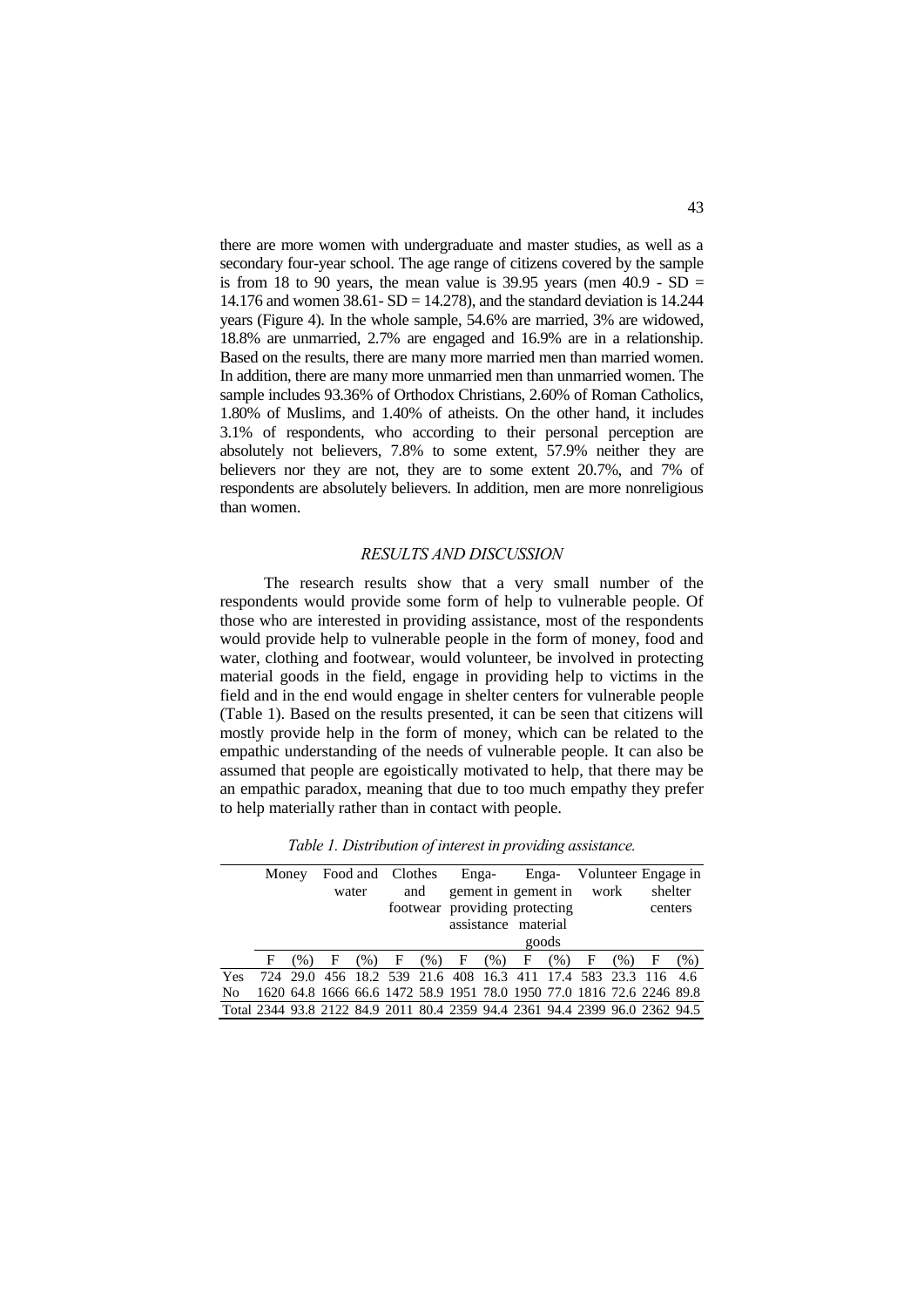Chi square indicates correlations between gender and the following variables: volunteer, money, food, clothing, help, protection, and shelter centers for vulnerable people (Table 2). Based on the results, men would, in a slightly higher percentage than women, engage as volunteers, provide help to vulnerable people in the field, and take measures to protect endangered material goods. It is assumed that men, starting from their physiological and physical predispositions, are more interested in concrete on-site activities, which can be accompanied by various risks to life and health. On the other hand, women would, in a slightly higher percentage, pay money to some of accounts for helping victims, provide help in the form of food, clothing and footwear and engage in some of the shelter centers for vulnerable people. The results can be related to certain studies which showed that women's prosocial behavior is more highly developed compared to men (Eisenberg, 1992) and are more charitable than their male counterparts (Andreoni & Vesterlund, 2001). In the research carried out by Trbojević, Otašević and Mitrović (2015), the predictive role of gender in helping behavior was not confirmed. Gender differences are inconsistent and it is necessary to define precisely the type of help, while the help motives differ between men and women.

|                                         | $\gamma^2$ | df | Asymp.Sig. Cramers |      |
|-----------------------------------------|------------|----|--------------------|------|
|                                         |            |    | $(2-sided)$        | V    |
| Volunteer work                          | 91.1       |    | $.000*$            | .195 |
| Money                                   | 8.3        |    | $.004*$            | .060 |
| Food and water                          | 30.2       |    | $.000*$            | .119 |
| Clothing                                | 31.9       |    | $.000*$            | .126 |
| Engagement in providing assistance      | 63.6       |    | $.000*$            | .164 |
| Engagement in protecting material goods | 141.0      |    | $.000*$            | .244 |
| Engage in shelter centers               | 6.8        |    | .009*              | .054 |

*Table 2. The effect of gender on the provision of assistance.*

*\*The difference is significant at the 0.05 level*

Chi square indicates correlations between age and the following variables: volunteer, money, clothing, help, protection, shelter center. There was no statistically significant correlation with variable of food (Table 3). In relation to volunteering, citizens aged 18-28 years would engage to the greatest extent compared to those over 68 years of age. The results of the research are expected, given that the younger people are healthier, more capable and more durable. Surely, further research needs to be carried out and the reasons for such results must be examined. Money as a form of help, would most likely be paid by citizens aged 58 to 68 years, unlike those from 68 to 78 years. Help in the form of clothing and footwear, would mostly be provided by citizens aged 28 to 38 years compared to those over 68 years of age. When it comes to engagement in providing help in the field, the citizens aged between 18 and 28 years would mostly engage in relation to those over 68 years of age. Protection of material

44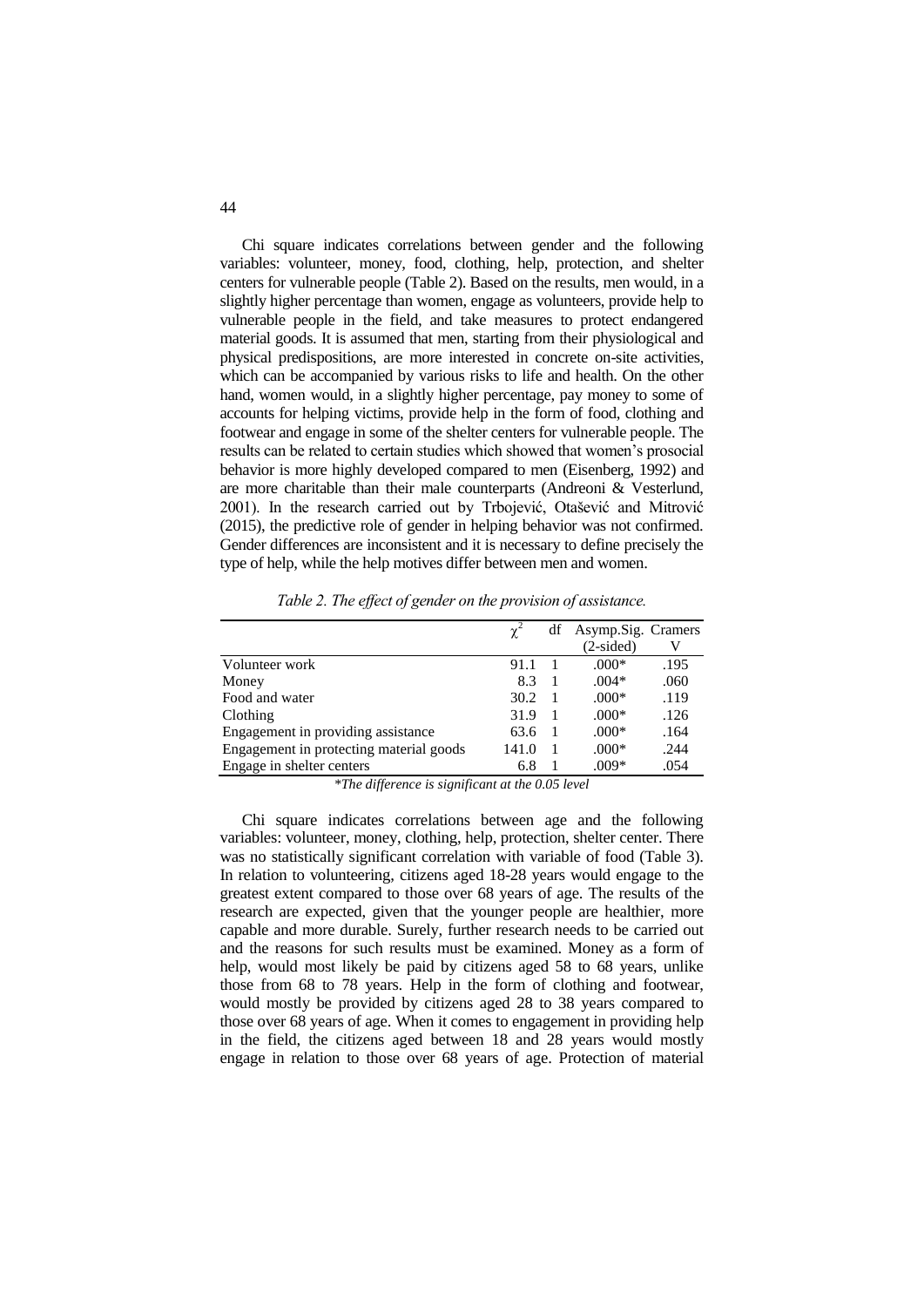goods in affected areas would be mostly performed by citizens aged 38-48 in relation to those over 68 years of age. Citizens aged between 18 and 28 years would mostly engage in shelter centers, in contrast to those between 58 and 68 years of age. When analyzing the results, it is observed that citizens older than 68 years would to the smallest extend volunteer, give money, clothes and footwear, engage in providing assistance to people in the field and protecting the material goods of people. The results thus obtained can be related to the universal features of the elderly, such as gradual decline in the individual's living standard, withdrawal and loss of important life roles, more frequent reporting of social and health risks, increased sensitivity and vulnerability, dependence on social protection (Milanović, Pantelić, Trajković, & Sporiš, 2011; Perišić, 2013).

|                                         | X.   | df | Asymp.Sig. Cramers |      |
|-----------------------------------------|------|----|--------------------|------|
|                                         |      |    | $(2-sided)$        |      |
| Volunteer work                          | 45.7 | 6  | $.000*$            | .138 |
| Money                                   | 13.7 | 6  | $.033*$            | .077 |
| Food and water                          | 12.2 | 6  | .057               | .076 |
| Clothing                                | 13.0 | 6  | $.043*$            | .081 |
| Engagement in providing assistance      | 45.9 | 6  | $.000*$            | .140 |
| Engagement in protecting material goods | 21.7 | 6  | $.001*$            | .096 |
| Engage in shelter centers               | 17.9 | 6  | $.006*$            | .087 |

*Table 3. The effect of age on the provision of assistance.*

*\*The difference is significant at the 0.05 level*

Chi square indicates correlations between education and the following variables: volunteer, money, food, clothes, help, shelter center. There was no statistically significant relationship with variable of protection (Table 4). Citizens who have completed college are most likely to engage as volunteers unlike those with primary school. It can be assumed that citizens with completed primary education do not have a sufficiently developed awareness of the importance of volunteering, but also that they are busier and exhausted by performing various physical and craft jobs. Citizens with completed master studies are most likely to pay money to help victims, compared to those with elementary school. Also, it has been found that citizens with a university degree are more likely to give money than those with elementary school. Food and water help would be mostly provided by citizens with doctoral titles unlike those with completed primary school. Thereby, it has been found that faculty educated citizens are more likely to provide such assistance compared to college educated citizens. Citizens with secondary education are more likely to engage in helping people in affected areas than those with primary education. In addition, it has been found that faculty educated citizens are more likely to engage than those with college education. College educated citizens are more likely to engaged in shelter centers than those with elementary education. On the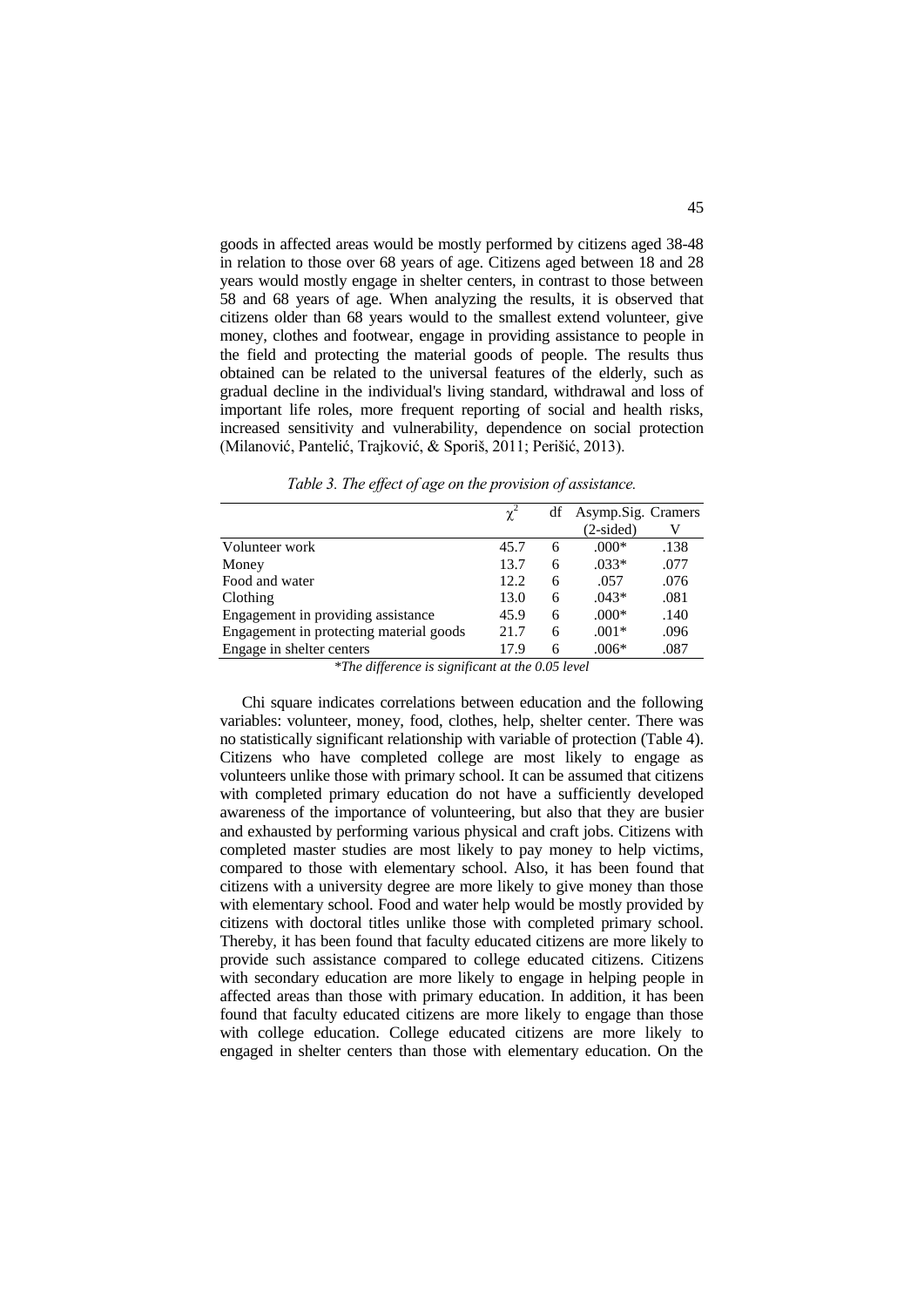other hand, citizens with secondary education are more likely to engage in shelter centers than faculty educated citizens. University education is aimed to encourage socially responsible behavior of citizens (Ledić & Ćulum, 2010), and it reflects on all spheres of the social life of citizens. The research results showed that more educated citizens are more interested in providing different forms of assistance than those with the lowest level of education. The results can be linked to the assumption that more educated citizens have a more developed awareness, due to a more comprehensive and longer education process on the necessity of providing assistance to vulnerable people.

*Table 4. The effect of educational level on the provision of assistance.*

|                                         | $\chi^2$ | df | Asymp.Sig. Cramers |      |
|-----------------------------------------|----------|----|--------------------|------|
|                                         |          |    | $(2-sided)$        |      |
| Volunteer work                          | 31.2     | 6  | $.000*$            | .114 |
| Money                                   | 80.1     | 6  | $.000*$            | .185 |
| Food and water                          | 74.0     | 6  | $.000*$            | .187 |
| Clothing                                | 119.5    | 6  | $.000*$            | .244 |
| Engagement in providing assistance      | 58.9     | 6  | $.000*$            | .158 |
| Engagement in protecting material goods | 11.7     | 6  | .068               | .070 |
| Engage in shelter centers               | 22.3     | 6  | $.001*$            | .097 |

*\*The difference is significant at the 0.05 level*

Chi square indicates correlations between marital status and the following variables: volunteer; money, food, clothing, help, protection, shelter center (Table 5). Citizens who are not in a relationship would rather volunteer than those who are divorced. Compared to married citizens, the citizens who are in a relationship would volunteer to a greater extent. Help in the form of money would mostly be given by married citizens unlike those who are widows/widowers. In addition, citizens who are single are more likely to provide such help than those who are divorced. Similar results in relation to financial aid were obtained when it comes to help in the form of food and water where it was found that such help would be given mostly by married people unlike divorced ones. Also, citizens who are in a relationship are more likely to give such help than those who are single. When it comes to providing help in the form of clothing and footwear, most of the help would be given by divorced citizens in relation to widows/widowers. Citizens who are single are more likely to engage in providing help in the field than widows. It is assumed that citizens who are single have more free time and are more interested in establishing social contacts. Thereby, it has been established that citizens who are in a relationship are more likely to engage in the field than married citizens. Citizens who are in a relationship are most likely to engage in protecting material goods unlike those who are widows/widowers. On the other hand, married citizens would be more engaged than divorced. When it comes to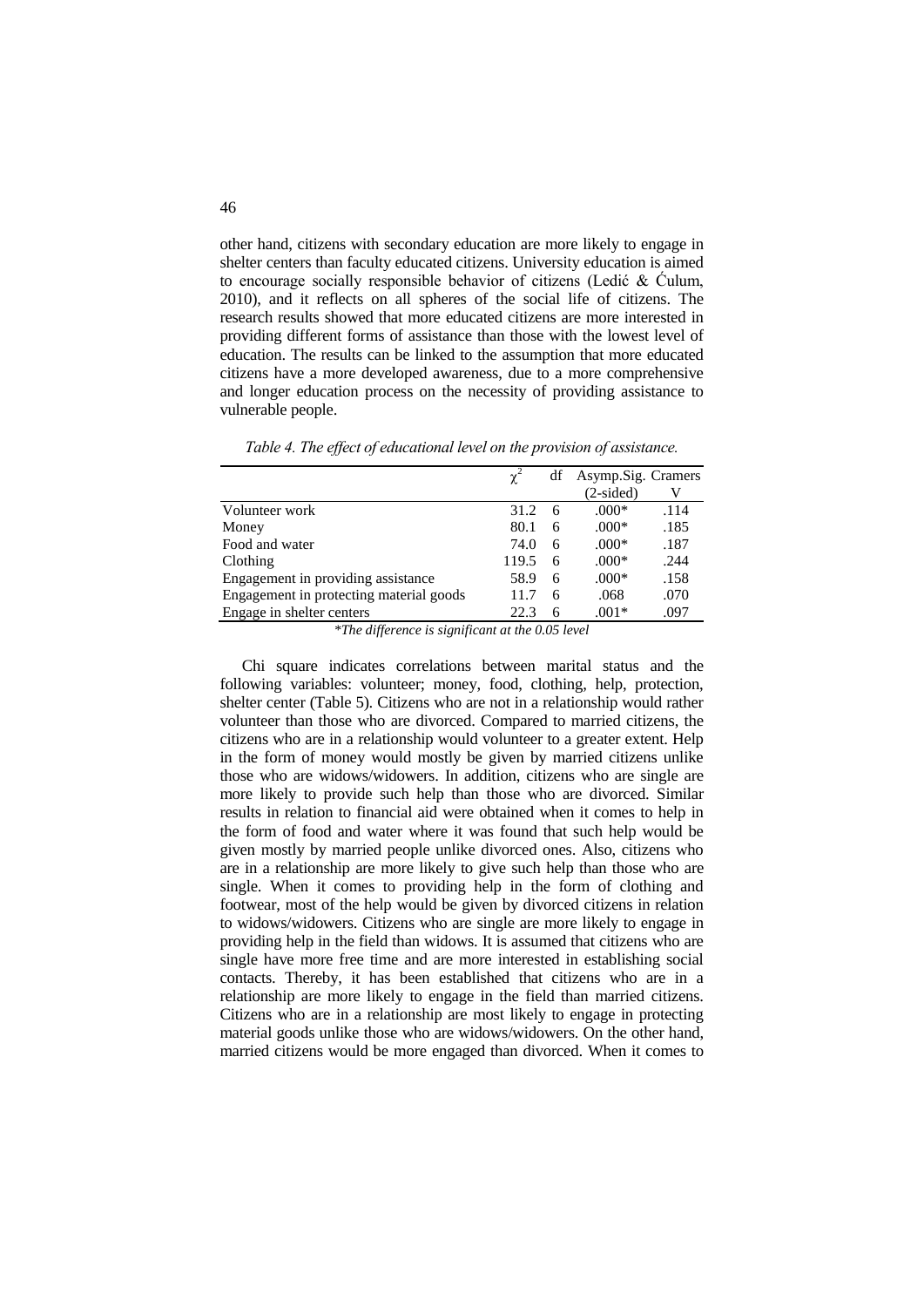shelter centers for vulnerable people, citizens who are single are most likely to engage unlike divorced people. On the other hand, engaged citizens are more likely to get involved than those who are in a relationship. Given the fact that the marriage is a type of union that is not primarily concerned with material wealth, but with establishing good relations, forming family and optimal psychosocial conditions, it is expected that married are most likely to give help in the form of food and water.

|                                         |      | df | Asymp.Sig.<br>$(2-sided)$ | Cramers |
|-----------------------------------------|------|----|---------------------------|---------|
| Volunteer work                          | 65.9 | 5  | $.000*$                   | .166    |
| Money                                   | 18.7 | 5  | $.002*$                   | .089    |
| Food and water                          | 16.3 | 5  | $.006*$                   | .088    |
| Clothing                                | 20.2 | 5  | $.001*$                   | .100    |
| Engagement in providing assistance      | 37.9 | 5  | $.000*$                   | .127    |
| Engagement in protecting material goods | 19.3 | 5  | $.002*$                   | .091    |
| Engage in shelter centers               | 37.6 | 5  | $.000*$                   | .126    |

*Table 5. The effect of marital status on the provision of assistance.*

*\*The difference is significant at the 0.05 level*

Chi square indicates correlations between employment and the following variables: money, food, clothing, help, protection, shelter center. There was no statistically significant association with the variable of volunteer (Table 6). Help in the form of money would be mostly provided by the employed in relation to the unemployed citizens. Also, they are most likely to give help in food and water, clothing and footwear. It can be assumed that employed citizens have more money to provide help in the form of money, food and water, clothing and footwear. On the other hand, unemployed citizens are most likely to engage in centers for receiving vulnerable people compared to employees. The results obtained can be related to the fact that unemployed citizens have much more free time allowing them to engage in the centers for receiving vulnerable people, or they have a higher degree of empathy with the affected people.

|  | Table 6. The effect of employment on the provision of assistance. |  |
|--|-------------------------------------------------------------------|--|
|  |                                                                   |  |

|                                         | $\gamma^2$ | df | Asymp.Sig.  | Cramers |
|-----------------------------------------|------------|----|-------------|---------|
|                                         |            |    | $(2-sided)$ |         |
| Volunteer work                          | 1.67       |    | .196        | .027    |
| Money                                   | 47.2       |    | $.000*$     | .144    |
| Food and water                          | 14.0       |    | $.000*$     | .083    |
| Clothing                                | 19.9       |    | $.000*$     | .101    |
| Engagement in providing assistance      | 4.7        |    | $.030*$     | .046    |
| Engagement in protecting material goods | 15.9       |    | $.000*$     | .083    |
| Engage in shelter centers               | 13.6       |    | $.000*$     | .077    |

*\*The difference is significant at the 0.05 level*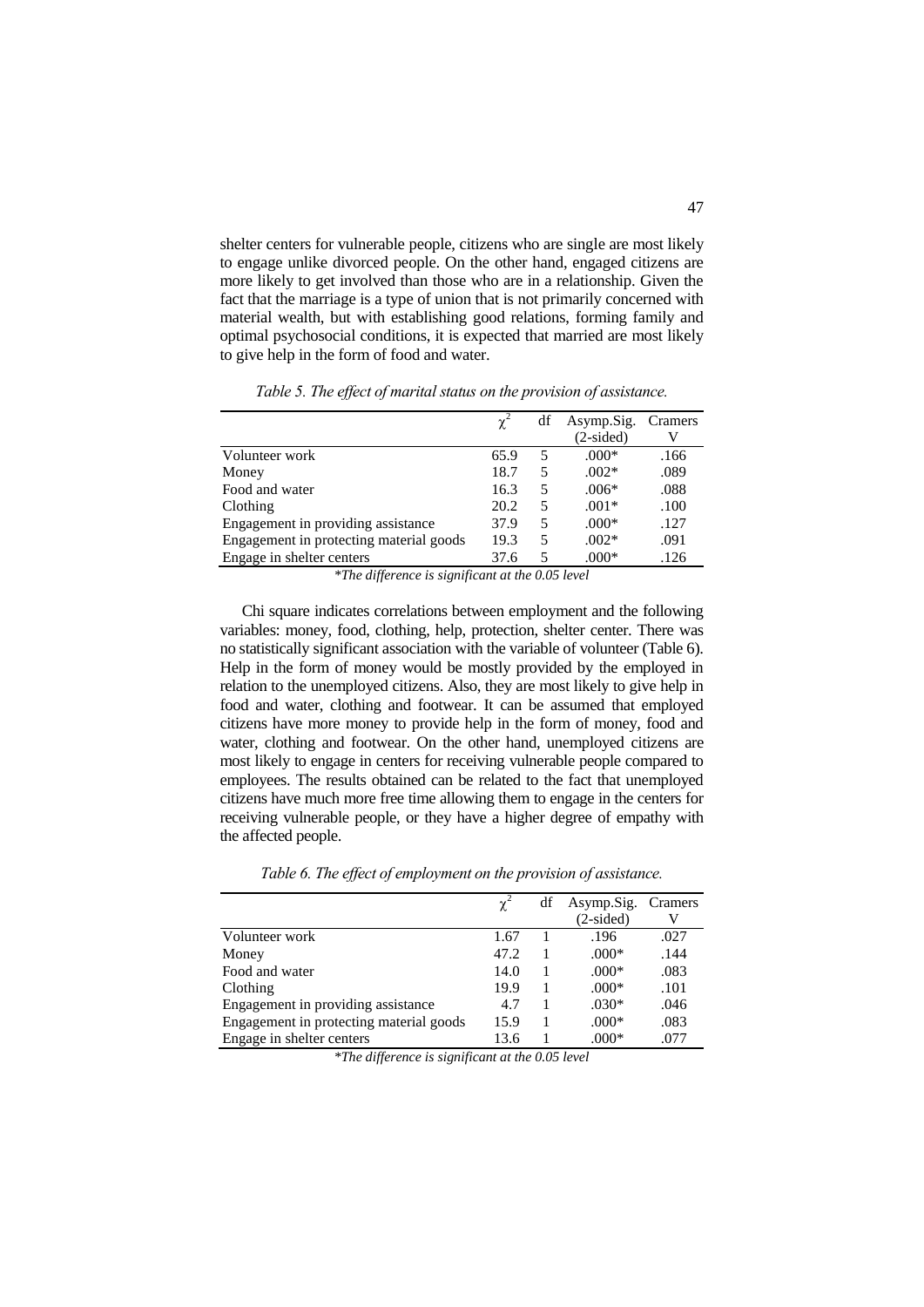Chi square indicates correlations between the income level and the following variables: money, food, clothing, help, protection. There was no statistically significant relationship with the variables: volunteer, shelter center (Table 7). Help in the form of money would be mostly provided by citizens who have high incomes and then middle ones compared to those with low incomes. Similar to the previous result, help in the form of food and water, clothing and footwear would be mostly given by citizens with high incomes than those with low incomes. It can be concluded that with the increase in the level of income, there is a growing interest in providing various types of help. When it comes to engaging in providing help in the filed, the results are different. Middle-income citizens are most likely to engage unlike those with low incomes. Middle-income citizens are most likely to engage in protecting material goods in affected areas unlike those with high incomes. Low-income citizens are most likely to engage in shelter centers for affected people unlike those with high incomes. It is assumed that citizens who do not have sufficient income, and want to help, engage in providing help which does not requires money or other supplies, such as shelter centers for vulnerable people.

|                                         |               |               | df Asymp.Sig. Cramers |      |
|-----------------------------------------|---------------|---------------|-----------------------|------|
|                                         |               |               | $(2-sided)$           |      |
| Volunteer work                          | $3.5 \quad 3$ |               | .319                  | .040 |
| Money                                   | 44.8          | 3             | $.000*$               | .143 |
| Food and water                          | 30.9          | 3             | $.000*$               | .124 |
| Clothing                                | 49.9          | 3             | $.000*$               | .163 |
| Engagement in providing assistance      | 15.3          | $\mathcal{R}$ | $.002*$               | .083 |
| Engagement in protecting material goods | 23.2          | $\mathcal{R}$ | $.000*$               | .102 |
| Engage in shelter centers               | 35            |               | .311                  | .040 |

*Table 7. The effect of income level on the provision of assistance.*

*\*The difference is significant at the 0.05 level*

Chi square indicates correlations between the perception of religiousness and the following variables: volunteer, help, protection, shelter center. There was no statistically significant correlation with variables: money, food, clothing (Table 8). In addition, the perception of the level of personal religiousness was measured on a scale from 1 (in absolute degree, nonreligious) to 5 (in absolute sense, religious). Citizens who emphasize that they are absolutely believers are most likely to engage as volunteers in relation to those who are believers to a certain extent. The results obtained can be explained by the fact that believers are expected to do good deeds and help other people. When it comes to providing help to vulnerable people in the field, those who point out that they are absolutely unbelievers are most likely to engage in relation to those who are unbelievers to some extent. It can be assumed that citizens who are not believers want to provide help to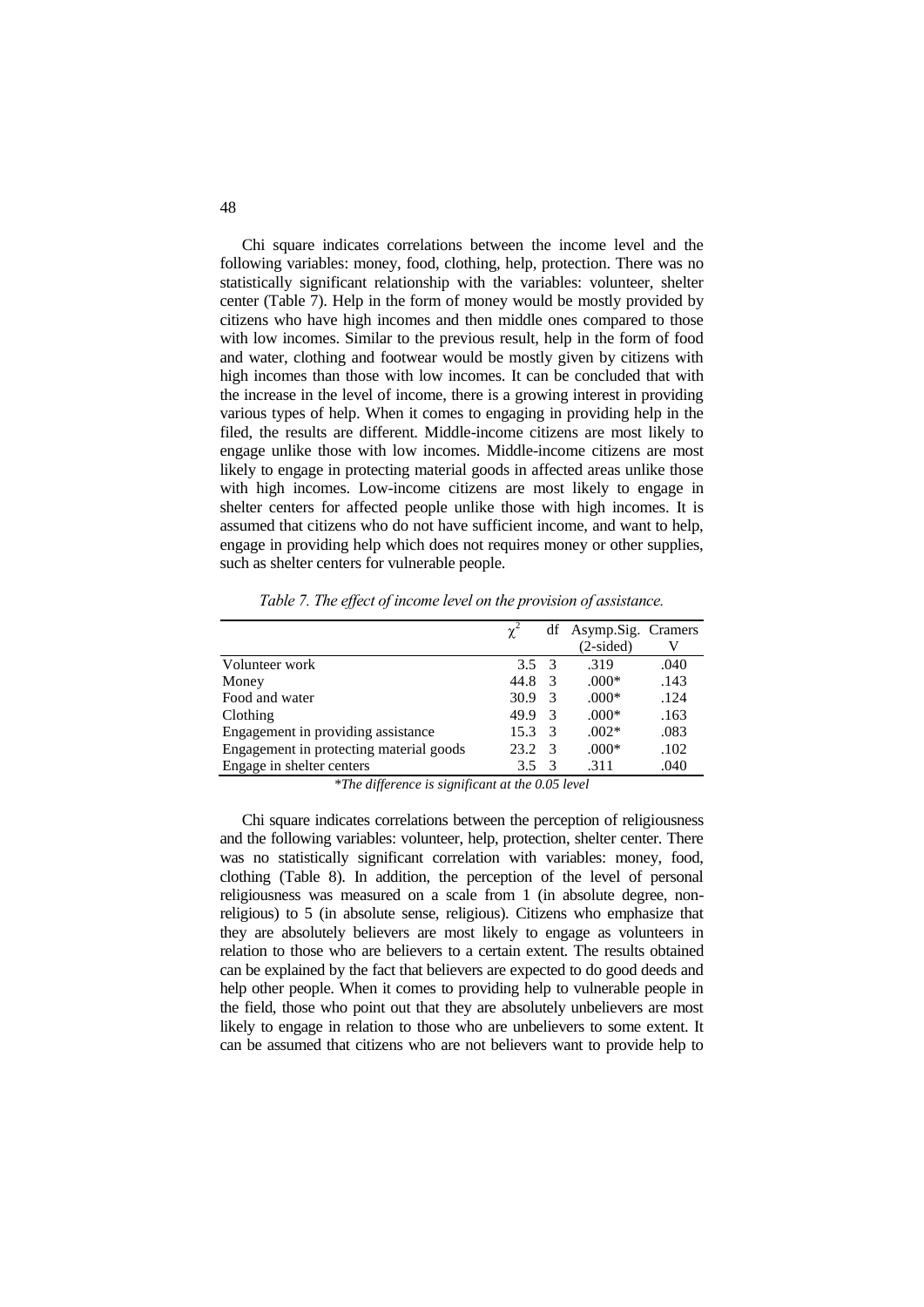vulnerable people, starting from the fact that it could happen to them. In protecting material goods in an endangered area, citizens who are absolutely unbelievers are most likely to engage unlike those who are absolutely believers. Citizens who are absolutely unbelievers are most likely to engage in shelter centers unlike those who are believers to some extent. An explanation of the above results could be sought in the perspective of believers that everything comes from God and should be left to superior forces. This could explain the growing interest of citizens who are not believers in providing certain types of help.

*Table 8. The effect of perception of religiosity level on the provision of assistance.*

|                                         | $\gamma^2$ |   | df Asymp.Sig. Cramers |      |
|-----------------------------------------|------------|---|-----------------------|------|
|                                         |            |   | $(2-sided)$           |      |
| Volunteer work                          | 29.6       | 4 | $.000*$               | .113 |
| Money                                   | 8.0        | 4 | .090                  | .060 |
| Food and water                          | 2.6        | 4 | .619                  | .036 |
| Clothing                                | 2.5        | 4 | .632                  | .036 |
| Engagement in providing assistance      | 13.3       | 4 | $.010*$               | .076 |
| Engagement in protecting material goods | 13.8       | 4 | $.008*$               | .078 |
| Engage in shelter centers               | 41.7       | 4 | $.000*$               | .135 |

*\*The difference is significant at the 0.05 level*

As mentioned, since a very small number of respondents would provide some form of help to vulnerable people, the authors have decided to explore the perception of citizens on barriers to providing help to vulnerable people because of natural disasters. The results show that 15.5% of the respondents point out that their help would not mean much to the affected citizens ( $M =$ 2.62), 18.8% that the others helped enough  $(M = 2.73)$ , 23.5% that it was the job of state authorities/first responders  $(M = 2.95)$ , 18.6% that they expected the citizens from affected areas would be primarily engaged  $(M = 2.79)$ , 16.5% did not have enough time for such activities  $(M = 2.62)$  and 10.3% that such activities cost too much  $(M = 2.36)$ . Analyzing the results, it was found that citizens most often do not provide help to affected people because they consider it to be the job of state authorities. It can be assumed that citizens have not sufficiently developed awareness of the importance, goals and activities of volunteering as the most significant indirect assistance to the relevant state authorities in solving certain problems. In addition, citizens need to be informed of the fact that the help of volunteers can be of crucial importance in mitigating the consequences of natural disasters, given the lack of human and material capacities available to state authorities, necessity for fast and efficient intervention in providing first aid to vulnerable people, necessary assistance to members of first responders, etc. Certainly, the results can be seen through the prism of the sociological and cultural phenomenon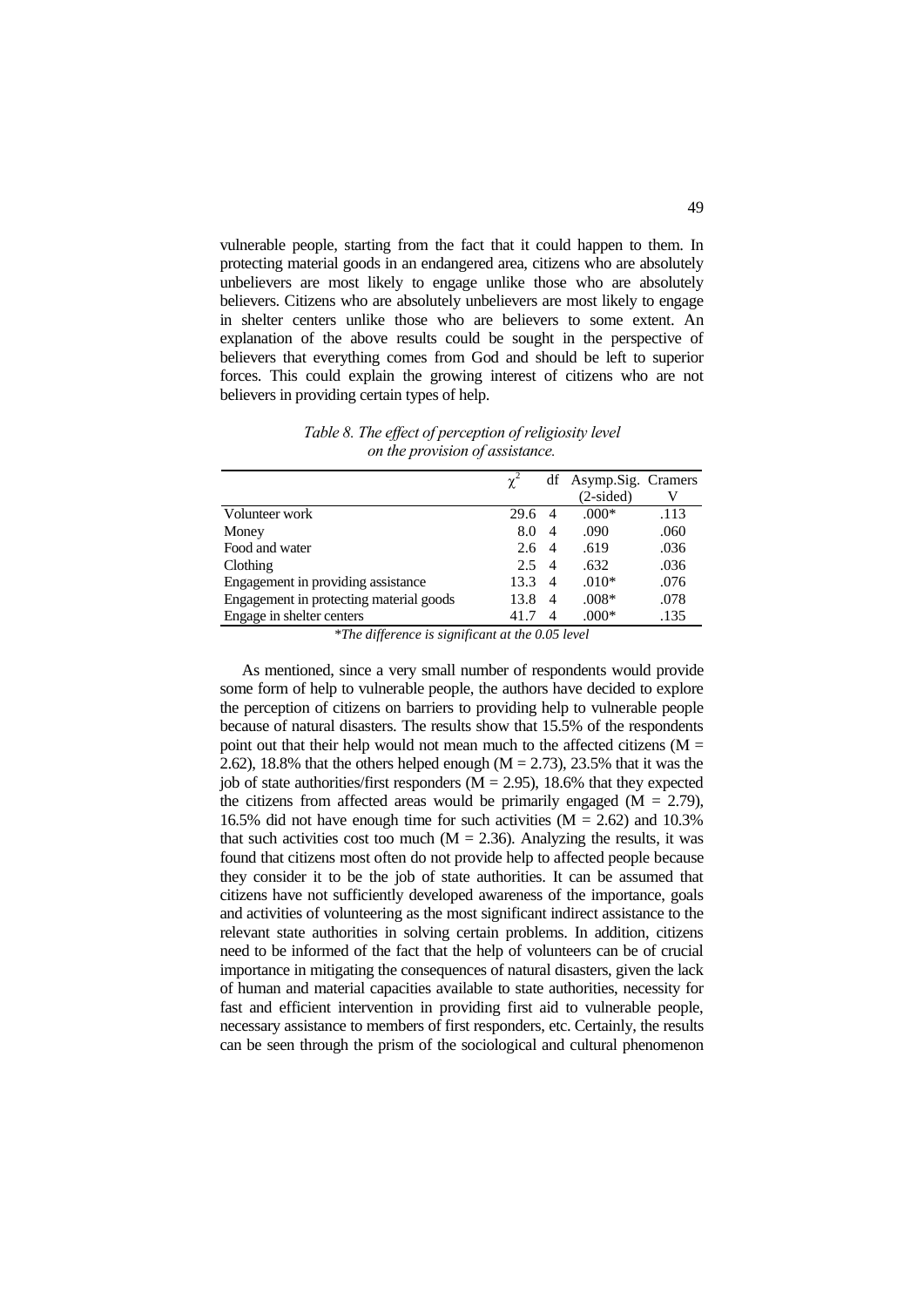that citizens rely on the state and the first responders perceiving them as guarantors of security. Surely, when it comes to natural disasters, it is expected that people will rely more on state bodies than on their resources as they believe it is one of its tasks.

My help would not mean much **Others** helped enough It is the job of state authorities emergenc y-rescue services I expected citizens from flood affected areas to be primarily engaged I did not have time expensive for such activities Too F (%) F (%) F (%) F (%) F (%) F (%) Absolutely disagree 648 25.9 528 21.1 424 17.0 490 19.6 660 26.4 812 32.5 To some extent disagree 237 9.5 290 11.6 217 8.7 267 10.7 257 10.3 276 11.0 Neither agree nor disagree 1052 42.1 1034 41.4 1087 43.5 1073 42.9 980 39.2 963 38.5 To some extent disagree 132 5.3 217 8.7 226 9.0 179 7.2 114 4.6 94 3.8 Absolutely disagree 254 10.2 253 10.1 363 14.5 290 11.6 298 11.9 162 6.5 Total 2323 92.9 2322 92.9 2317 92.7 2299 92.0 2309 92.4 2307 92.3

*Table 9. Barriers in providing assistance.*

#### *CONCLUSION AND RECOMMENDATIONS*

Causing serious consequences for people and their property, natural disasters (floods, earthquakes, forest fires, etc.) in Serbia constantly endanger the safety of its citizens. Although serious efforts are made by the relevant authorities and first responders to prevent or mitigate the consequences of such events, a large number of citizens continue to be directly or indirectly threatened. On the other hand, despite the developed and modern legislative regulations, training, plans and equipment of first responders in Serbia for responding to natural disasters, assistance and engagement of citizens in affected areas is still of crucial importance for more efficient response. For these reasons, the authors in the work using quantitative research tradition examined factors of influence on citizens' attitudes towards helping affected people and volunteering during natural disasters. Although in Serbia, which is widely known in the public, the average wage is low and the unemployment rate is higher than in certain countries in the region, it has been found that respondents are most likely to provide help to vulnerable people in the form of money, and then in the form in clothing and footwear, food and water. Such results are somewhat expected, bearing in mind that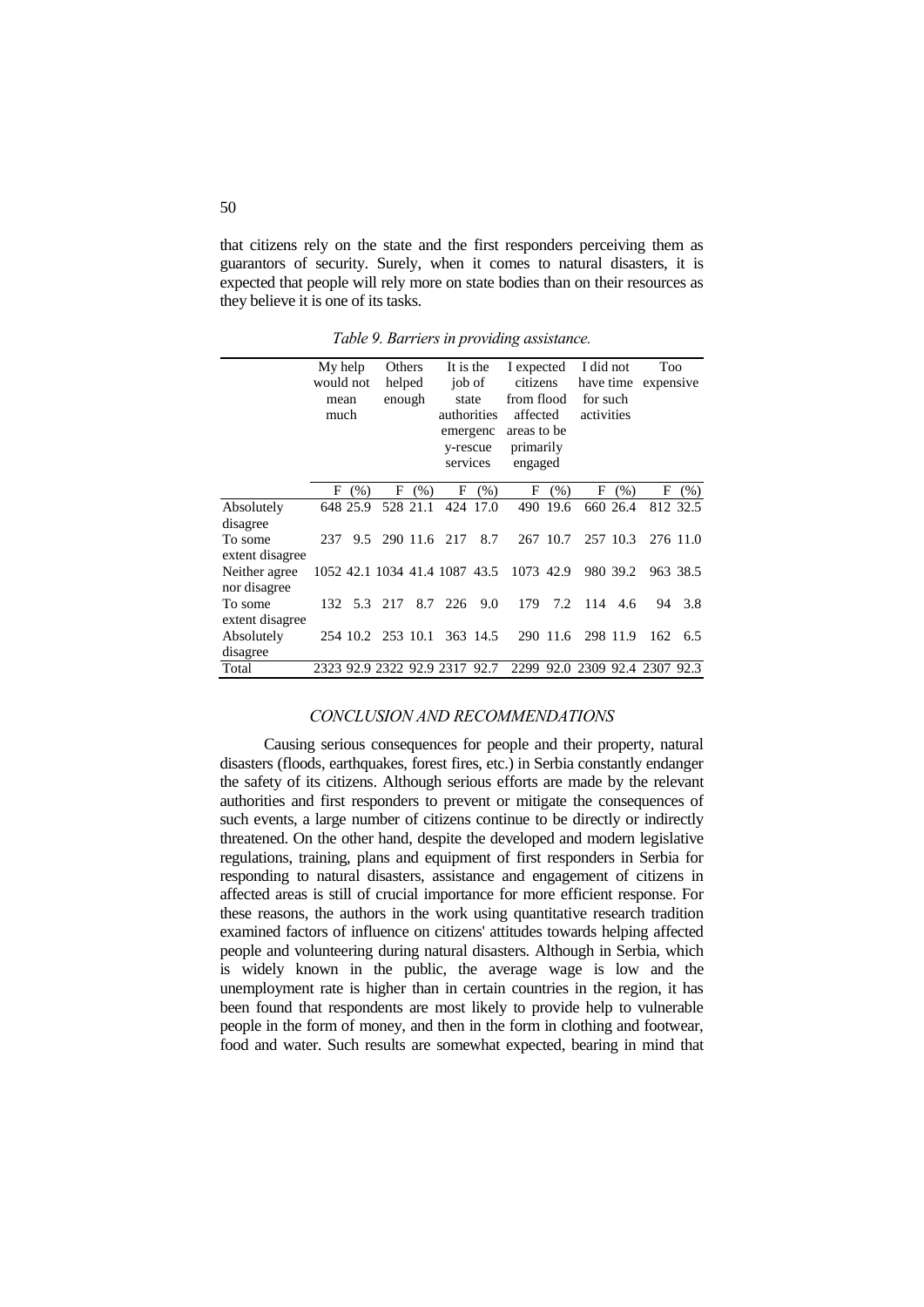money is a more universal means of assistance that enables the supply of food, but also the restoration of a home or apartment. Also, the results show that citizens would volunteer much more than engaging in the centers for receiving vulnerable people. Based on these results, additional research needs to be carried out in order to examine the reasons why citizens would rather give money as a form of help and why they would rather volunteer than engage in the shelter center for vulnerable people.

Motivation to provide help to endangered people and volunteering is, as mentioned above, affected by various personal and environmental factors. Thereby, the authors examining the barriers for providing help and volunteering found that as a reason for not providing help and volunteering, citizens mostly state that it is the job of state authorities, that others have helped enough, that citizens from affected areas primarily should be engaged, that they did not have enough time for such activities and that such activities cost too much. As it can be seen from the results presented, although it was expected that money would represent the main barrier, it was established that it is the attitude of the citizens that this is the job of state bodies. Reasons can be found in a specific cultural system in which citizens relies more or less on the state as a kind of guarantor of their security.

By examining the impacts of gender, age, level of education, marital status, employment status, income level and perceptions of personal religiosity on attitudes to help vulnerable people and volunteering, a rich treasury of data has emerged. Given the research results of impacts of these factors, it is very important to stimulate the citizens of different genders to get involved more in helping in those forms where it is determined to help more. It is necessary to stimulate men to help more in the field, while women in centers because these are gender differences and should not be eliminated, but education programs should take into account relevant motives in relation to gender, and in relation to other characteristics of individuals, as well.

Based on the results related to impacts of the age of citizens, it is necessary to influence the citizens over 68 years of age to be more engaged as volunteers, and to provide specific help having in mind their health and financial status. They should be stimulated to help in a certain way such as giving information, stacking clothes, talking to victims etc. It is also necessary to influence the citizens with lower education levels to engage more in the provision of various forms of help and volunteering. In addition, it is essential to influence the citizens who are absolutely believers to engage in providing assistance and protecting material goods in the field and in shelter centers for vulnerable people, etc. The research results can be used when designing appropriate strategies and programs for improving the provision of help and the work of volunteer organizations, and, on the other hand, for the establishment of a more effective and comprehensive system for managing natural disasters. On this occasion, particular attention should be paid to the results of the examined effects of certain personal and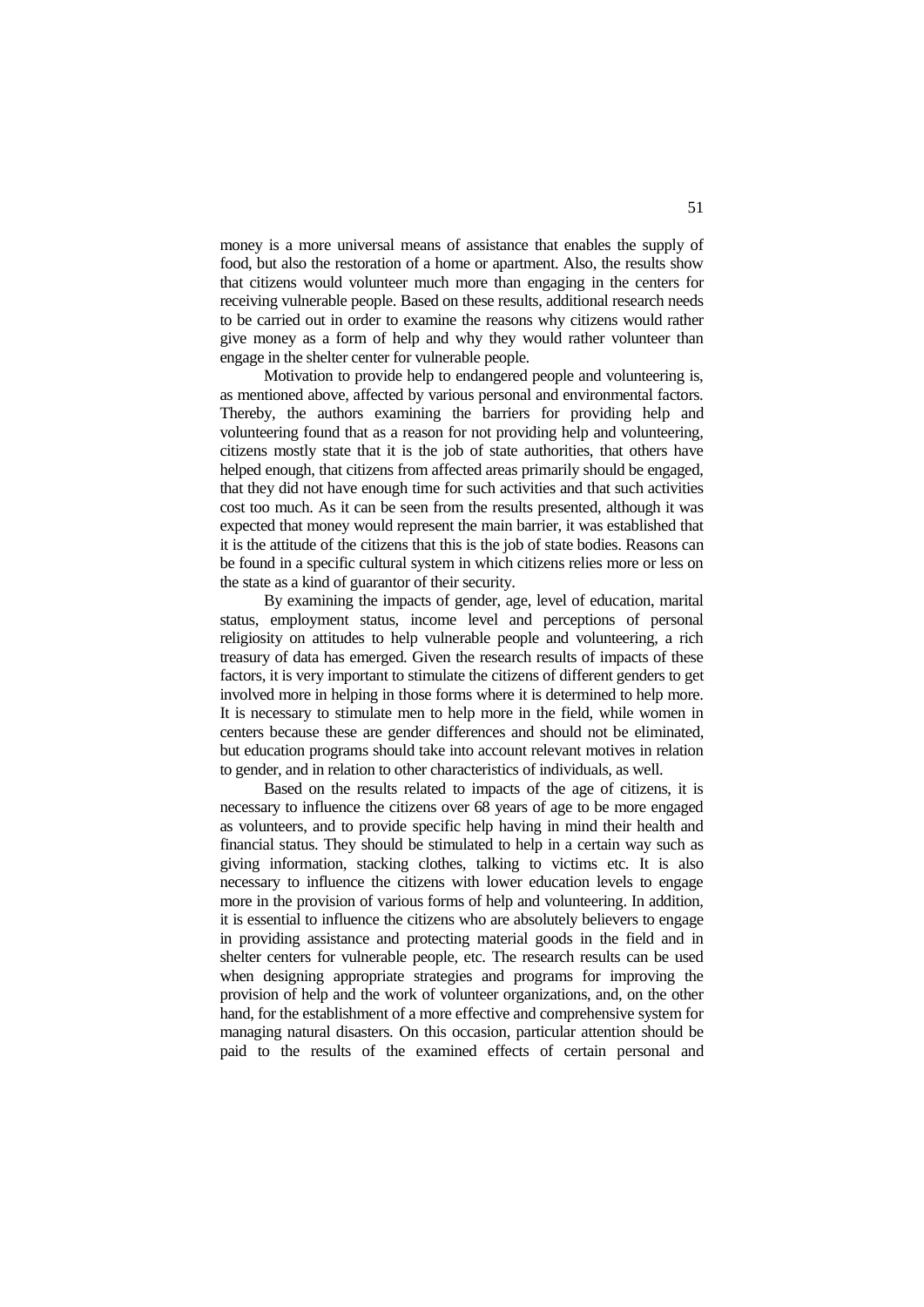environmental factors. Despite the efforts to highlight most of the issues of providing help and volunteering in natural disasters, a large number of research questions remain to be actualized in future research. One of these questions also refers to the examination of the influence of television, radio, the Internet, etc. on the motivation of citizens to provide help and volunteering.

### *REFERENCES*

- Andreoni, J., & Vesterlund, L. (2001). Which is the fair sex? Gender differences in altruism. The *Quarterly Journal of Economics*, 116(1), 293-312.
- Auslander, G. K., & Litwin, H. (1988). Sociability and patterns of participation: Implications for social service policy. *Nonprofit and voluntary sector quarterly*, 17(2), 25-37.
- Becker, P. E., & Hofmeister, H. (2000). Work hours and community involvement of dual-earner couples: Building social capital or competing for time. Bronfenbrenner Life Course Center Working Paper# 00-04. Ithaca, NY: Cornell Careers Institute.
- Berger, I. E. (2006). The influence of religion on philanthropy in Canada. Voluntas: International Journal of Voluntary and Nonprofit Organizations, 17(2), 110- 127.
- Bigović, R., & Henri, B. (2011). *Religioznost građana Srbije i njihov odnos prema procesu Evropskih integracija* [Citizens Religiousness of Serbia and Their Attitude Towards the Process of European Integration]. Beograd: Hrišćanski kulturni centar, Centar za evropske studije, Fondacija Konrad Adenauer.
- Brand, M. W., Kerby, D., Elledge, B., Burton, T., Coles, D., & Dunn, A. (2008). Public health's response: citizens' thoughts on volunteering. Disaster Prevention and Management, 17(1), 54-61.
- Brebrić, Z. (2008). Neke komponente emocionalne inteligencije, školski uspjeh, prosocijalno i agresivno ponašanje učenika u primarnom obrazovanju [Some Emotional Intelligence Components, School Performance, Pro-social and Aggressive Pupils' Behaviour in Primary School]. *Napredak*, 149, 296–311.
- Britton, N. R. (1991). Permanent disaster volunteers: Where do they fit? Nonprofit and voluntary sector quarterly, 20(4), 395-414.
- Brooks, A. C., & Lewis, G. B. (2001). Giving, volunteering, and mistrusting government. Journal of Policy Analysis and Management, 20(4), 765-769.
- Brown, E., & Ferris, J. M. (2007). Social capital and philanthropy: An analysis of the impact of social capital on individual giving and volunteering. Nonprofit and voluntary sector quarterly, 36(1), 85-99.
- Buckley, E., & Croson, R. (2006). Income and wealth heterogeneity in the voluntary provision of linear public goods. Journal of Public Economics, 90(4), 935-955.
- Clary, E. G., Snyder, M., & Stukas, A. A. (1996). Volunteers' motivations: Findings from a national survey. Nonprofit and voluntary sector quarterly, 25(4), 485-505.
- Curtis, J. E., Grabb, E. G., & Baer, D. E. (1992). Voluntary association membership in fifteen countries: A comparative analysis. *American Sociological Review*, 139-152.
- Cvetković, V. (2016). Fear and floods in Serbia: Citizens preparedness for responding to natural disaster. *Matica Srpska Journal of Social Sciences*, 155(2), 303-324.
- Cvetković, V., Lipovac, M., & Milojković, B. (2016). Knowledge of secondary school students in Belgrade as an element of flood preparedness. *Journal for social sciences, TEME, 15*(4), 1259-1273.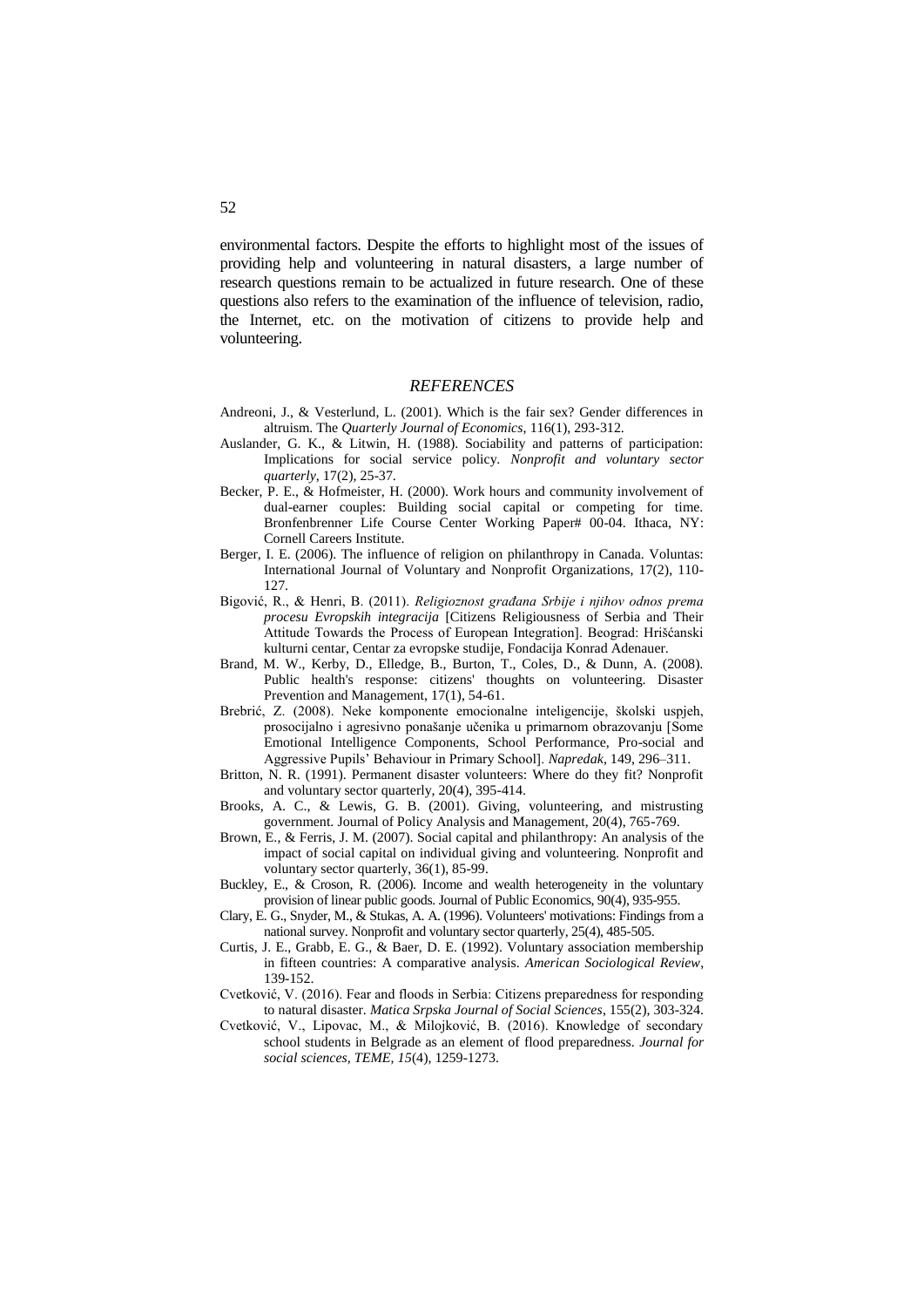- Cvetković, V., Dragićević, S., Petrović, M., Mijaković, S., Jakovljević, V., & Gačić, J. (2015). Knowledge and perception of secondary school students in Belgrade about earthquakes as natural disasters. *Polish journal of environmental studies*, 24(4), 1553-1561.
- Dolnicar, S., & Randle, M. (2007). What motivates which volunteers? Psychographic heterogeneity among volunteers in Australia. *Voluntas: International Journal of Voluntary and Nonprofit Organizations*, 18(2), 135.
- Edwards, P. K., Edwards, J. N., & DeWitt Watts, A. (1984). Women, work, and social participation. *Journal of Voluntary Action Research*, *13*(1), 7-22.
- Eisenberg, N. (1992). The caring child (Vol. 28): Harvard University Press.
- Federal emergency management agency (2009). Personal Preparedness in America: Findings from the Citizen Corps National Survey.
- Florin, P., Jones, E., & Wandersman, A. (1986). Black participation in voluntary associations. *Nonprofit and voluntary sector quarterly*, 15(1), 65-86.
- Gazley, B., & Brudney, J. L. (2005). Volunteer involvement in local government after September 11: The continuing question of capacity. *Public Administration Review*, 65(2), 131-142.
- Gill, M. J., & Andreychik, M. R. (2009). Getting emotional about explanations: Social explanations and social explanatory styles as bases of prosocial emotions and intergroup attitudes. *Social and Personality Psychology Compass*, 3(6), 1038-1054.
- Greenfield, E. A., & Marks, N. F. (2004). Formal volunteering as a protective factor for older adults' psychological well-being. *The Journals of Gerontology Series B: Psychological Sciences and Social Sciences*, *59*(5), S258-S264.
- Hackl, F., Halla, M., & Pruckner, G. J. (2007). Volunteering and income–the fallacy of the good Samaritan? *Kyklos*, 60(1), 77-104.
- Helsloot, I., & Ruitenberg, A. (2004). Citizen response to disasters: a survey of literature, 98-111.
- Hodgkinson, V. A,. Weitzman, H., Noga, S., & Gorski, H. A. (1992). Giving and volunteering in the United States: 1992 edition. Washington, DC: Independent sector.
- Houle, B. J., Sagarin, B. J., & Kaplan, M. F. (2005). A functional approach to volunteerism: Do volunteer motives predict task preference? Basic and Applied Social Psychology, 27(4), 337-344.
- Johnson, C. (2004). Infrastructure of Volunteer Agencies: Capacity to Absorb Boomer Volunteers. In Conference Planning Committee, Harvard School of Public Health (ed.), *Reinventing Aging: Baby Boomers and Civic Engagement.* Boston: Harvard School Public Health, Center for Health Communication, 2004.
- Komp, K., Van Tilburg, T., & Van Groenou, M. B. (2012). Age, retirement, and health as factors in volunteering in later life. *Nonprofit and Voluntary Sector Quarterly*, *41*(2), 280-299.
- Kuburić, Z. (1999). Hrišćanstvo i psihičko zdravlje vernika [Christianity and Mental Health of Believers]. U: Hrišćanstvo, društvo, politika. JUNIR godišnjak VI. Niš: JUNIR.
- Ledić, J. (2007). Zašto (ne) volontiramo. Stavovi javnosti o volonterstvu [Why We Do (not) Volunteer. Public Attitudes about Volunteering]. Zagreb: AED.
- Ledić, J., & Ćulum, B. (2010). Učenje zalaganjem u zajednici integracija visokoškolske nastave i zajednice u procesu obrazovanja društveno odgovornih i aktivnih građana [Service-learning – the integration of higher education and the community in the process of the education of socially responsible and active citizens]. *Revija za socijalnu politiku*, 17(1), 71–88.
- Marc, M., & John, W. (2008). Volunteers: A Social Profile: Bloomington, IN: Indiana University Press.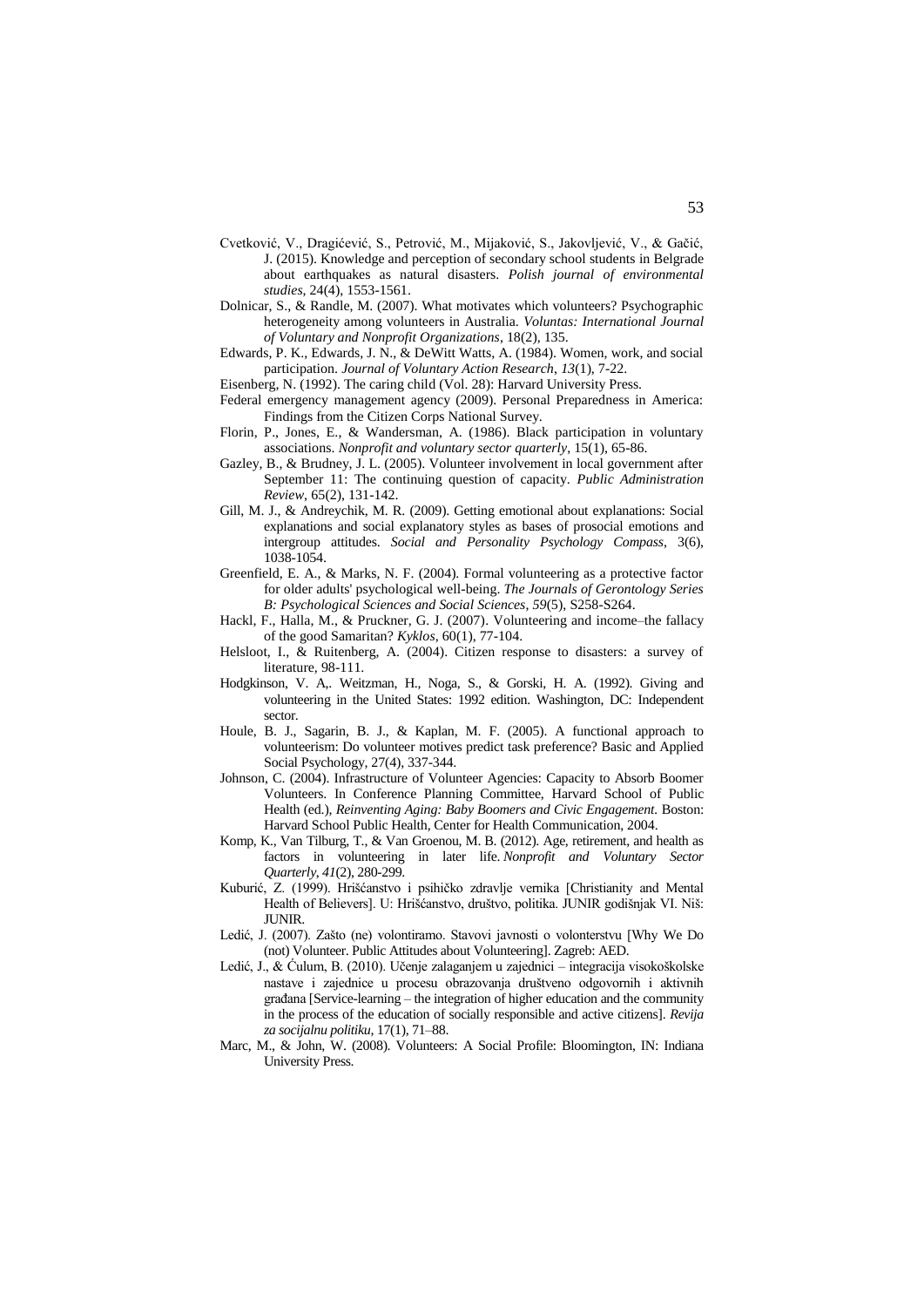- McPherson, J. M., & Rotolo, T. (1996). Testing a dynamic model of social composition: Diversity and change in voluntary groups. *American Sociological Review*, 179- 202.
- Meier, S. (2006). The Economics of Non-Selfish Behavior. Northhampton, MA: Edward Edgar.
- Milanović, Z., Pantelić, S., Trajković, N., & Sporiš, G. (2011). Basic anthropometric and body composition characteristics in elderly population: A Systematic Review. *Facta Universitatis. Series: physical dducation and sport*, 9(2), 173-182.
- Mileti, D. (1999). Disasters by Design: A Reassessment of Natural Hazards in the United States: Joseph Henry Press.
- Miller, P. A., Eisenberg, N., Fabes, R. A., & Shell, R. (1996). Relations of moral reasoning and vicarious emotion to young children's prosocial behavior toward peers and adults*. Developmental Psycholog*y, 32(2), 210.
- Musick, M. A., Rose, M. R., Dury, S., & Rose, R. P. (2015). Much obliged: Volunteering, normative activities, and willingness to serve on juries. *Law & Social Inquiry*, 40(2), 433-460.
- Okun, M. A. (1993). Predictors of volunteer status in a retirement community. The International *Journal of Aging and Human Development*, 36(1), 57-74.
- Okun, M. A., & Schultz, A. (2003). Age and motives for volunteering: testing hypotheses derived from socioemotional selectivity theory. *American Psychological Association*, 18 (2), 231–239
- Oloruntoba, R. (2005). A wave of destruction and the waves of relief: issues, challenges and strategies. *Disaster Prevention and Management*, 14(4), 506-521.
- Omoto, A. M., & Snyder, M. (2002). Considerations of community the context and process of volunteerism. *American Behavioral Scientist*, 45(5), 846-867.
- Ortega, S., & Allen, W. (1986). The Multidimensionality of Joining. Sociology Department, Faculty Publications, 3.
- Otašević, B., & Trbojević, J. i Mitrović, D.(2015). Motivacija za pružanje pomoći nakon poplava 2014: uloga ličnosti i nacionalnog identiteta [Motivation and Empathy as Correlates of Helping Behavior during Floods in Serbia in 2014]. Sociološki pregled, 48, 485–505.
- Palisi, B. J., & Korn, B. (1989). National trends in voluntary association memberships: 1974-1984. *Nonprofit and voluntary sector quarterly*, 18(2), 179-190.
- Perišić, N. (2013). Dugotrajna zaštita starih u sistemu socijalne sigurnosti Srbije [Long-Term Care in Serbia]. Yearbook of the Faculty of Political Sciences/Godišnjak Fakultet Političkih Nauka Beograd, 7(9).
- Points of Light Foundation (2000). *A Matter of Survival: Volunteering by, in, and with Low-Income Communities.* Washington, D.C.: Points of Light Foundation.
- Rossi, A. S. (2001). Developmental roots of adult social responsibility. Caring and doing for others: Social responsibility in the domains of family, work, and community, 227-320.
- Rossi, P. (1990). Of human bonding: Parent-child relations across the life course: Transaction Publishers.
- Rotolo, T. (2000). A time to join, a time to quit: The influence of life cycle transitions on voluntary association membership. *Social Forces*, *78*(3), 1133-1161.
- Schady, N. R. (2001). Who Participates?: The Supply of Volunteer Labor and the Distribution of Government Programs in Rural Peru (Vol. 2671): World Bank Publications.
- Smith, D. H. (1994). Determinants of voluntary association participation and volunteering: A literature review. *Nonprofit and voluntary sector quarterly*, 23(3), 243-263.
- Son, J., & Wilson, J. (2012). Using normative theory to explain the effect of religion and education on volunteering. *Sociological Perspectives*, 55(3), 473-499.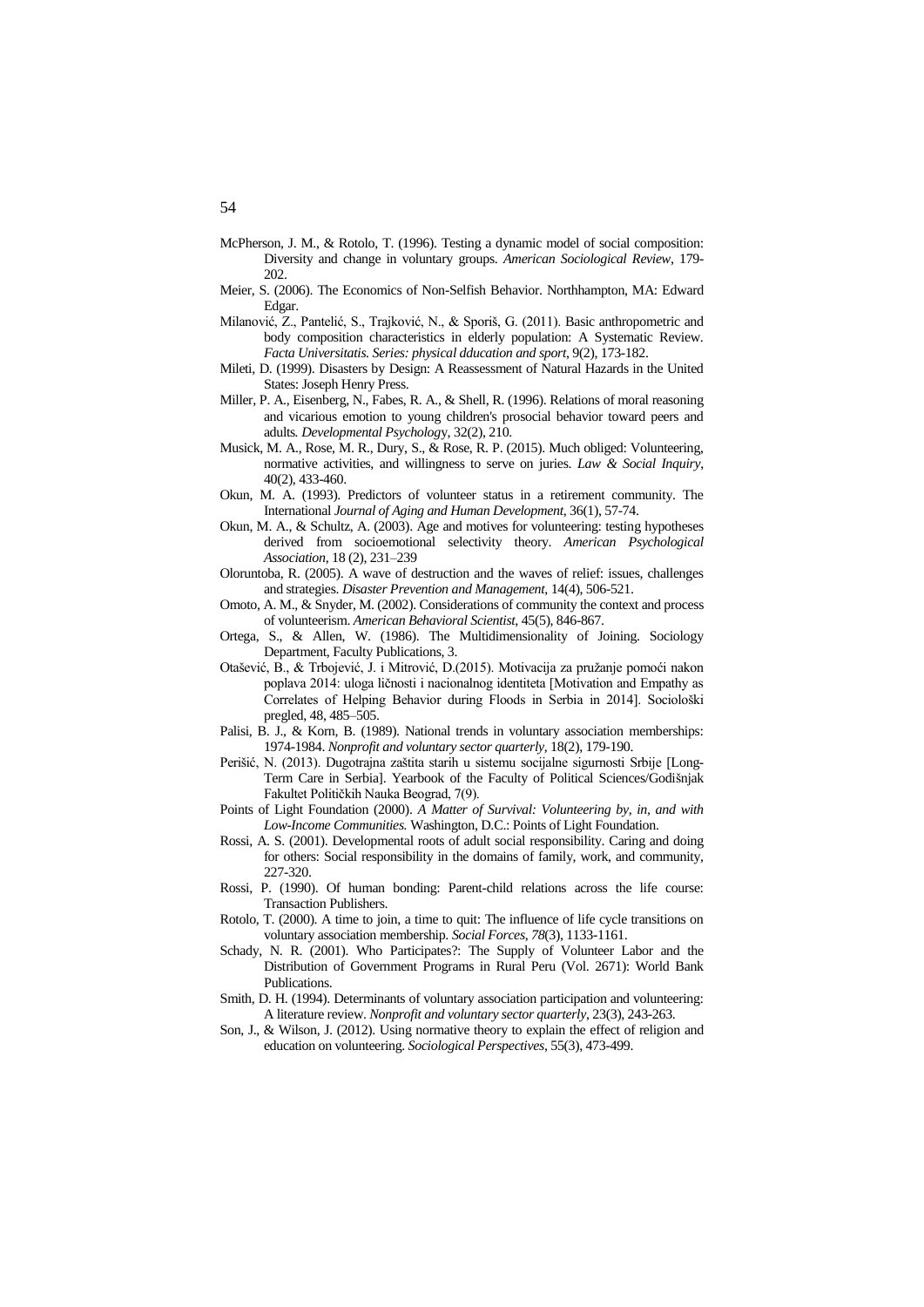- Stallings, R. A., & Quarantelli, E. L. (1985). Emergent citizen groups and emergency management. *Public Administration Review*, 45, 93-100.
- Stoddard, E. (1969). Some latent consequences of bureaucratic efficiency in disaster relief. *Human Organization*, 28(3), 177-189.
- Sundeen, R. A. (1992). Differences in personal goals and attitudes among volunteers. *Nonprofit and voluntary sector quarterly,* 21(3), 271-291.
- Sundeen, R. A., Raskoff, S. A., & Garcia, M. C. (2007). Differences in perceived barriers to volunteering to formal organizations: Lack of time versus lack of interest. *Nonprofit Management and Leadership*, 17(3), 279-300.
- Taniguchi, H. (2006). Men's and women's volunteering: Gender differences in the effects of employment and family characteristics. *Nonprofit and voluntary sector quarterly*, 35(1), 83-101.
- Taniguchi, H., & Marshall, G. A. (2014). The effects of social trust and institutional trust on formal volunteering and charitable giving in Japan. Voluntas: International Journal of Voluntary and Nonprofit Organizations, 25(1), 150-175.
- The Statistical Office of the Republic of Serbia, http://www.stat.gov.rs/WebSite/ Default.aspx. Accessed on 15.11.2016.
- Tierney, K. J., Lindell, M. K., & Perry, R. W. (2002). Facing the unexpected: disaster preparedness and response in the United States. *Disaster Prevention and Management*, 11(3), 222-232.
- Tobin, G. A., & Montz, B. E. (2004). Natural hazards and technology: vulnerability, risk, and community response in hazardous environments. Geography and Technology (pp. 547-570): Springer.
- Trbojević, J., Otašević, B., & Mitrović, D. (2015). Motivacija i empatija kao korelati pomagačkog ponašanja tokom poplava u Srbiji 2014. godine [Motivation and Empathy as Correlates of Helping Behavior During Floods in Serbia in 2014]. *Primenjena psihologija*, 8(3), 227–244.
- Wenger, D. E. (1992). Emergent and volunteer behavior during disaster: research findings and planning implications: Texas A & M University. Hazard Reduction & Recovery Center.
- Werritty, A., Houston, D., Ball, T., Tavendale, A., & Black, A. (2007). Exploring the social impacts of flood risk and flooding in Scotland: Scottish Executive Edinburgh.
- Wilson, J. (2000). Volunteering. *Annual review of sociology*, 26(1), 215-240.
- Wuthnow, R. *Saving America? Faith-Based Services and the Future of Civil Society.*  Princeton, N.J.: Princeton University Press, 2004.